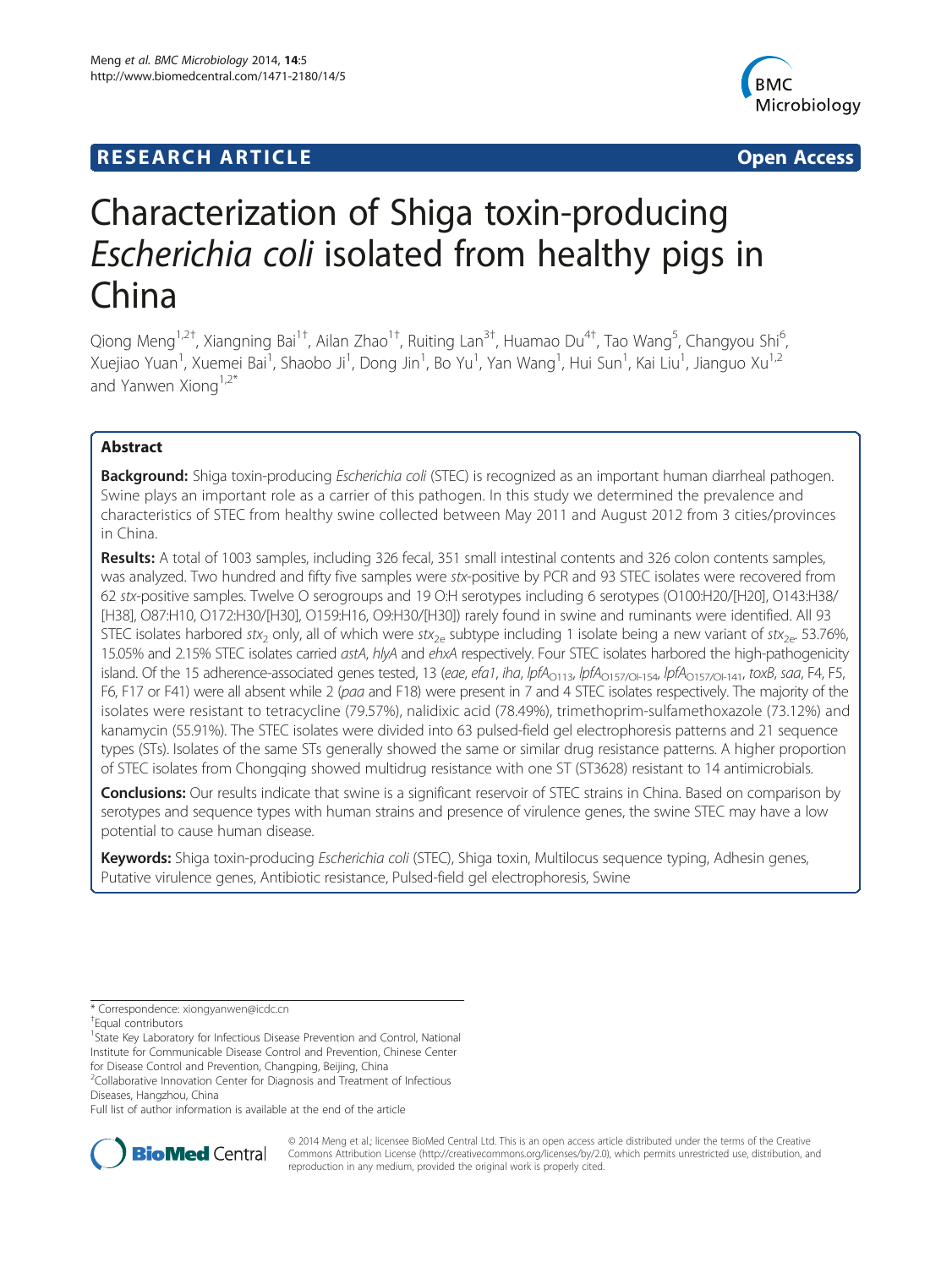## **Background**

Escherichia coli that produces one or more types of cytotoxins known as Shiga toxin (Stx) or Verocytotoxin (VT) is referred to as Shiga toxin-producing E. coli (STEC) or Verocytoxion-producing E. coli (VTEC) [\[1](#page-11-0)]. STEC is a well-known pathogen as a cause of diarrhea, hemorrhagic colitis (HC) and hemolytic uremic syndrome (HUS) [[2](#page-11-0)]. Most cases of HC and HUS have been attributed to STEC O157:H7, but the importance of non-O157 STEC is increasingly recognized [[3\]](#page-11-0).

STEC possesses a number of virulence factors. Besides the stx genes, human pathogenic STEC strains often carry the eae gene, one of the genes located on LEE pathogenicity island encoding the adherence factor intimin [[4](#page-11-0)] and the astA gene encoding a heat-stable enterotoxin EAST1 [[5\]](#page-11-0). STEC strains may also be hemolytic due to the presence of the α-hemolysin or the enterohemolysin or both. The  $\alpha$ -hemolysin gene  $h l y A$  is located on the chromosome [[6\]](#page-12-0) while the enterohemolysin (ehxA) is harbored by a plasmid [\[7](#page-12-0)]. Many adherence-related factors were found in STEC [[8-13\]](#page-12-0). EHEC factor for adherence (efa1) was shown to be essential for the adherence of the bacteria to cultured epithelial cells [[11\]](#page-12-0). The IrgA homologue adhesin (iha) is a STEC adherence-conferring molecule conferring the adherence phenotype upon a nonadherent laboratory *E. coli* strain [\[13\]](#page-12-0). *lpfA*<sub>O113</sub>, *lpfA*<sub>O157/OI-154</sub> and *lpfA*<sub>O157/OI-141</sub> are adhesion genes in LEE-negative STEC strains [[9,14](#page-12-0)]. Many STEC strains contain the heterologous 60-MDa virulence plasmid, which encodes a potential adhesin ToxB [\[10](#page-12-0)]. Other novel adhesion factors reported include autoagglutinating adhesin (saa) [[12\]](#page-12-0) and porcine attaching and effacing  $(A/E)$  associated protein  $(paa)$  [[8](#page-12-0)]. Most STEC strains isolated from diarrheal pigs can produce one or more of the fimbriae, F4, F5, F6, F17, F18 and F41. Different types of fimbriae were reported to be associated with STEC diarrhea in animals of different age groups [[15](#page-12-0)-[18\]](#page-12-0). The *Yersinia* high-pathogenicity island (HPI) carrying fyuA (encoding the pesticin receptor) and irp (encoding the siderophore yersiniabactin) is also present in certain

Table 1 Prevalence of STEC in swine samples

non-O157 STEC lineages and was previously reported only in  $stx_{2e}$  carrying human isolates [[19](#page-12-0)].

Domestic ruminants, especially cattle, are the major reservoirs of STEC. Other animals like sheep, goats have been confirmed as important natural reservoirs in some countries [[2,](#page-11-0)[20-22](#page-12-0)]. Swine also play an important role as a carrier of this pathogen. STEC strains that produce Stx2e can cause edema disease in pigs [\[23\]](#page-12-0) and can also been isolated from human stools at low frequency. STEC carried by healthy pigs may pose a potential risk to humans [\[24](#page-12-0)-[27\]](#page-12-0). Relatively little is known about the prevalence and characteristics of STEC in pigs in China. In this study, we isolated and characterized STEC from different pig slaughter houses and pig farms from 3 geographical regions, Beijing city, Chongqing city and Guizhou province in China.

#### Results

#### Prevalence of STEC in swine samples

Out of 1003 swine samples collected in this study, 25.42%  $(255/1003)$  were stx-positive by PCR. A total of 93 STEC isolates was obtained from 62 samples, giving a culture positive rate of 24.31% (62/255) of all stx-positive samples. Different stx-positive rates in small intestine contents (10.83%), colon contents (47.24%) and feces (19.33%) samples were observed. The colon contents samples gave the highest stx-positive rate  $(P < 0.05)$  and also the highest culture positive rate (18.09%) ( $P < 0.05$ ) (Table 1).

Only a single isolate was recovered from 44 stx-positive samples each. But 2 isolates per sample were recovered from 15 samples, 3 isolates per sample from 3 samples, 4 isolates per sample from 2 samples and 5 isolates per sample from 1 sample.

#### Serogroups and serotypes

The 93 STEC isolates were typed into 19 serotypes, comprising 12 O serogroups and 15 H types. Forty-four isolates were O antigen untypable and 21 isolates were non motile which were designated as [H]. Nineteen

| Sample location<br>(city/province) | No. of<br>samples | Type of<br>samples (N, %) | stx positive<br>samples (N, %) | Samples with STEC<br>isolates $(N, %)$ | <b>STEC</b> isolates<br>(N, %) |
|------------------------------------|-------------------|---------------------------|--------------------------------|----------------------------------------|--------------------------------|
| Beijing                            | 523               | SC (248, 24.73)           | SC (30, 8.55)                  | SC (3, 0.85)                           | SC (7, 1.99)                   |
|                                    |                   | CC (275, 27.42)           | CC (139, 42.64)                | CC (36, 11.04)                         | CC (57, 17.48)                 |
| Chongging                          | 326               | F (326, 32.50)            | F (63, 19.33)                  | F(17, 5.21)                            | F(23, 7.06)                    |
| Guizhou                            | 154               | SC (103, 10.27)           | SC (8, 2.28)                   | SC (4, 1.14)                           | SC (4, 1.14)                   |
|                                    |                   | CC(51, 5.08)              | CC(15, 4.60)                   | CC(2, 0.61)                            | CC(2, 0.61)                    |
| Total                              | 1003              | SC (351, 35.00)           | SC (38, 10.83)                 | SC (7, 1.99)                           | SC (11, 3.13)                  |
|                                    |                   | CC (326, 32.50)           | CC (154, 47.24)                | CC (38, 11.66)                         | CC (59, 18.09)                 |
|                                    |                   | F (326, 32.50)            | F (63, 19.33)                  | F(17, 5.21)                            | F(23, 7.06)                    |

Sample codes: F, fecal samples; CC, colon contents samples; SC, small intestine contents samples. The number (N) and rate (%) are showed in the parentheses.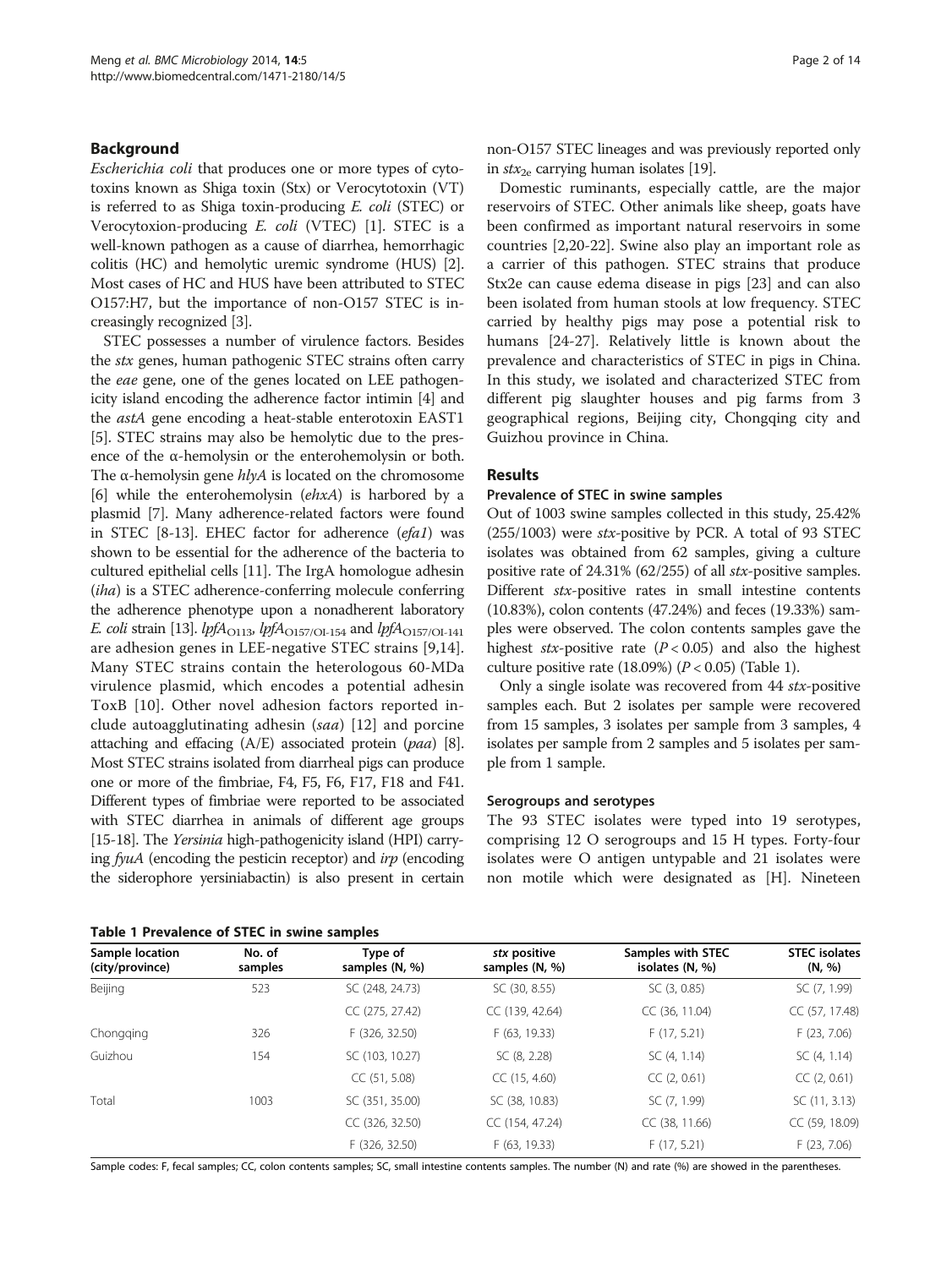<span id="page-2-0"></span>serotypes were found including O2:H32/[H32], O9:H30/ [H30], O20:H30/[H30], O20:H26, O76:H25, O86:H11, O87: H10, O100:H20/[H20], O114:[H30], O116:H11, O143:H38/ [H38], O159:H16, O172:H30/[H30], ONT:H7, ONT:H17, ONT:H19/[H19], ONT:H21/[H21], ONT:H30/[H30], ONT: [H33].

The predominant serotypes were O20:H30/[H30], ONT:H30/[H30], O2:H32/[H32], O100:H20/[H20], O9:H30/

[H30], ONT:H19/[H19], O143:H38/[H38], O172:H30/[H30] which consisted of 22 (23.66%), 22 (23.66%), 11 (11.83%), 8 (8.60%), 4 (4.30%), 4 (4.30%), 3 (3.23%) and 3 (3.23%) isolates respectively. Five serotypes (O20:H26, O86:H11, ONT:H7, ONT:H17, ONT:H21/[H21]) contained 2 isolates each and 6 serotypes (O76:H25, O87:H10, O114: [H30], O116:H11, O159:H16, ONT:[H33]) contained only 1 isolate each (Table 2).

Table 2 Serotypes, virulence factors and sequence types (STs) of swine STEC isolates

| <b>ST</b>   | No. of isolates | Serotype <sup>a</sup>    | $\mathsf{str}^\mathsf{b}_\mathsf{2e}$ | hlyA   | ehxA           | astA   | irp2           | fyuA           | paa            | F18             |
|-------------|-----------------|--------------------------|---------------------------------------|--------|----------------|--------|----------------|----------------|----------------|-----------------|
| <b>ST10</b> | $\overline{2}$  | O2:H32/[H32](1CC, 1SC)   | $\boldsymbol{+}$                      |        |                |        |                |                |                |                 |
| <b>ST88</b> | 4               | ONT:H19/[H19](1SC, 3CC)  | $^{+}$                                |        |                |        | $^{+}$         |                |                |                 |
| ST206       | 3               | O143:H38/[H38](3CC)      | $^+$                                  |        |                |        |                |                |                |                 |
|             | 1               | O20:H30 (1CC)            | $^{+}$                                |        |                |        |                |                |                |                 |
| ST361       | 1               | ONT:H30 (1CC)            | $+$                                   |        |                | $^{+}$ |                |                |                |                 |
| ST501       | 2               | O86:H11 (2CC)            | $\! + \!\!\!\!$                       |        |                | $^{+}$ |                |                |                | $^{+}$          |
|             | 1               | ONT:H30 (1SC)            | $^{+}$                                |        |                |        |                |                |                |                 |
| ST540       | 3               | ONT:[H30] (1SC, 2CC)     | $\! + \!\!\!\!$                       |        |                |        |                |                |                |                 |
|             | 1               | O114:[H30] (1CC)         |                                       |        |                |        |                |                |                |                 |
| ST641       | 1               | O87:H10 (1SC)            | $^{+}$                                | $^{+}$ |                |        |                |                |                | $^{+}$          |
| ST694       | 1               | ONT:[H33] (1CC)          | $+$                                   |        |                | $^{+}$ |                |                |                |                 |
|             | $\overline{2}$  | O20:H26 (2 F)            |                                       |        |                |        |                |                |                |                 |
|             | 17              | O20:H30/[H30](4 F, 13CC) | $^{+}$                                |        |                | $^{+}$ |                |                |                |                 |
| ST710       | 1               | O20:[H30] (1 F)          | $^{+}$                                |        | $^{+}$         |        |                |                |                |                 |
|             | 3               | O20:[H30](1 F, 2CC)      |                                       |        |                | $^{+}$ |                |                |                |                 |
|             | 3               | O172:H30/[H30](3CC)      | $+$                                   |        |                | $^{+}$ |                |                |                |                 |
| ST953       | $\overline{2}$  | ONT:H17 (2CC)            | $^{+}$                                |        |                |        |                |                | $^{+}$         |                 |
|             | 10              | ONT:H30 (10CC)           | $^{+}$                                |        |                |        |                |                |                |                 |
| ST993       | $\overline{2}$  | ONT:H30 (2CC)            | $^{+}$                                |        |                | $^{+}$ |                |                |                |                 |
|             | 3               | ONT:H30/[H30](2 F, 1CC)  |                                       |        |                |        |                |                |                |                 |
| ST1294      | 1               | ONT:H30 (1CC)            | $^{+}$                                |        |                |        |                |                |                |                 |
| ST1494      | $\overline{2}$  | ONT:H21/[H21](2CC)       | $^{+}$                                |        |                | $^{+}$ |                |                |                |                 |
|             | 1               | O100:H20 (1 F)           | $\! + \!\!\!\!$                       |        |                | $^{+}$ |                |                |                |                 |
|             | 1               | O100:H20 (1SC)           | $^{+}$                                |        |                | $^{+}$ |                |                | $\! + \!$      |                 |
| ST2514      | 5               | O100:H20/[H20](1 F,4CC)  | $+$                                   |        |                |        |                |                |                |                 |
|             | 1               | O100:[H20] (1CC)         |                                       |        | $^{+}$         |        |                |                | $^+$           |                 |
| ST3628      | 9               | O2:H32/[H32](9 F)        | $^{+}$                                | $^{+}$ |                |        |                |                |                |                 |
|             | 4               | O9:H30/[H30](4CC)        | $^{+}$                                |        |                | $^{+}$ |                |                |                |                 |
| ST3629      | $\mathbf{1}$    | ONT:H30 (1CC)            |                                       |        |                | $^{+}$ |                |                |                |                 |
| ST3630      | $\mathbf{1}$    | O159:H16 (1CC)           | ä,                                    |        |                | $^{+}$ |                |                | $^+$           |                 |
| ST3633      | 1               | O76:H25 (1 F)            |                                       | $^{+}$ |                |        |                |                |                |                 |
| ST3631      | 1               | ONT:H7 (1SC)             | $^{+}$                                |        |                |        |                |                | $^{+}$         |                 |
| ST3634      | $\mathbf{1}$    | ONT:H7 (1SC)             | $\! + \!\!\!\!$                       |        |                | $^{+}$ |                |                |                |                 |
| ST3870      | 1               | O116:H11(1 F)            | $\! + \!\!\!\!$                       |        |                | $^{+}$ |                |                |                | $\! + \!\!\!\!$ |
| Total       | 93              | 93                       | 93                                    | 14     | $\overline{2}$ | 50     | $\overline{4}$ | $\overline{4}$ | $\overline{7}$ | $\overline{4}$  |

<sup>a</sup>The numbers and sources are showed in the parentheses. F, fecal samples; CC, colon contents samples; SC, small intestine contents samples. ONT, Not typeable with available O antisera. The H types of non-motility isolates are determined by fliC sequencing and indicated in the square brackets. <sup>b</sup>Ninety-two STEC isolates were subtyped by primer-specific PCR except one isolate of O159:H16.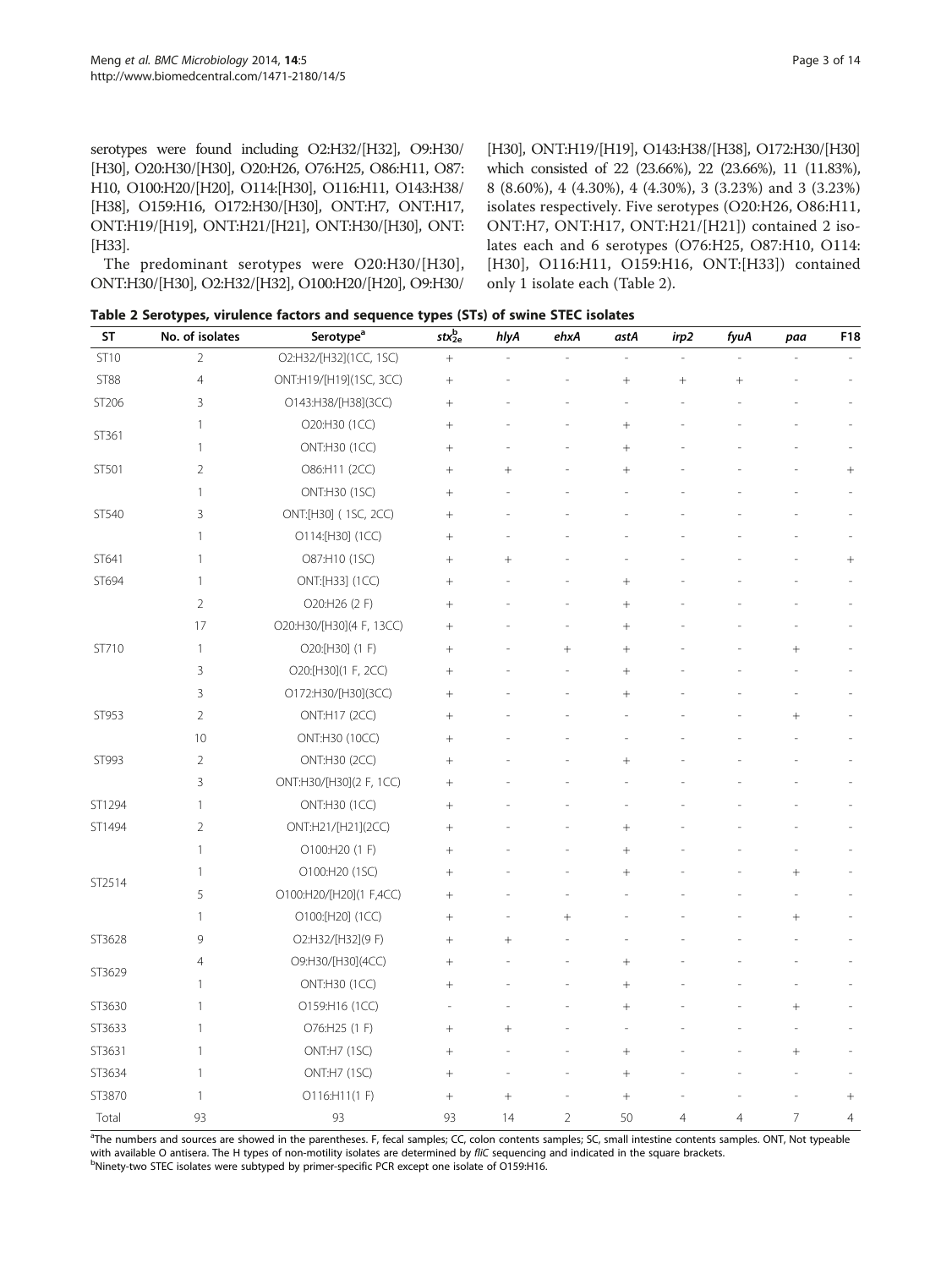#### Sorbitol fermentation and hemolysis

Out of the 93 STEC isolates, 53 (56.99%) were sorbitolpositive, covering all three types of samples and three regions. Twelve serotypes including O2:H32/[H32], O9:H30/[H30], O20:H26, O76:H25, O86:H11, O87:H10, O114:[H30], O116:H11, ONT:H17, ONT:H19/[H19], ONT: H21/[H21], ONT:[H33] were sorbitol-positive while 6 serotypes (O20:H30/[H30], O100:H20/[H20], O143:H38/ [H38], O159:H16, O172:H30/[H30], ONT:H7) were sorbitol negative. All except 1 ONT:H30/[H30] isolate was sorbitol-positive.

Fourteen isolates displayed apparent β-hemolytic activity on sheep blood agar including 9 of the 11 O2:H32/[H32] isolates and 2 of the 11 O86:H11 isolates, and the single O76:H25, O87:H10 and O116:H11 isolates, the majority of which (11 isolates) were recovered from swine feces in Chongqing city. The 2 hemolytic O86:H11 isolates were isolated from colon contents in a slaughter house in Beijing city and the single O87:H10 isolate was isolated from a small intestine content in a slaughter house in Guizhou province.

## Shiga toxin genes, adhesin genes and putative virulence genes

The 93 STEC isolates were tested positive for  $stx_2$  only. All except 1 isolate was  $\text{str}_{2e}$  subtype by PCR subtyping. The exception was an O159:H16 isolate which was found to carry a new variant of  $\text{str}_{2e}$  by sequencing. The new variant differs from the closest  $\textit{str}_{2e}$  (GenBank: AM904726) by 4.51% at nucleotide level.

Three virulence-related genes (astA, ehxA and hlyA) and 2 markers for HPI (irp2 and fyuA) were screened. 53.76% (50/93) STEC isolates carried astA, 15.05% (14/ 93) isolates contained hemolysin gene  $hlyA$  and only 2.15% (2/93) isolates contained enterohemolysin gene ehxA. All hlyA positive STEC isolates showed hemolytic activity on standard sheep blood agar. Hemolysis was not observed in the 2 ehxA-positve STEC isolates. The irp2 and fyuA genes were identified in 4 STEC isolates, all of which were ONT:H19/[H19] serotypes (Table [2](#page-2-0)).

Among the 15 adherence-associated genes, 13 (eae, efa1, iha, lpf $A_{\rm O113}$ , lpf $A_{\rm O157/OI\text{-}154}$ , lpf $A_{\rm O157/OI\text{-}141}$ , toxB, saa, F4, F5, F6, F17 or F41) were not detected in the 93 STEC isolates. *paa* was present in 7 STEC isolates. Two O86:H11 isolates, 1 O87:H10 isolate and 1 O116:H11 isolate carried F18. Eighty-two STEC isolates did not carry any of the adherence-associated genes tested (Table [2](#page-2-0)).

#### Antibiotic resistance in the swine STEC isolates

Antimicrobial resistance was determined against 23 antibiotics. The highest prevalence was tetracycline resistance with a rate of 79.57%. Most isolates were resistant to nalidixic acid and trimethoprim-sulfamethoxazole, followed by resistance to kanamycin with a rate of 78.49%, 73.12% and 55.91% respectively. Resistance rate to streptomycin, chloramphenicol, ampicillin and piperacillin was 48.39%, 37.63%, 25.81% and 20.43%, respectively. Lower resistance was observed for cephalothin, nitrofurantoin, ciprofloxacin, ceftriaxone, aztreonam, cefotaxime, cefuroxime, gentamicin, norfloxacin, levofloxacin, ampicillin-sulbactam with a rate ranging from 2.15% to 17.20%. All isolates were susceptible to imipenem and meropenem (Additional file [1](#page-11-0): Table S1).

Four isolates (4.3%) were susceptible to all 23 antimicrobial agents tested. Thirteen isolates (13.98%) were only resistant to 1 antimicrobial substance, while 76 isolates (81.72%) exhibited resistance to 2 or more antimicrobials tested. The STEC isolated from pig farms in Chongqing city showed resistance to a larger number of antimicrobial agents, and at a significantly higher rate than those isolated from slaughter houses in Beijing city  $(P < 0.05)$  (Figure [1](#page-11-0) and Additional file 1: Table S1). An O116:H11 isolate exhibited multi-drug resistant phenotype against 19 of all 23 antimicrobial agents (excluding imipenem, meropenem, gentamicin and levofloxacin).

#### Pulsed-field gel electrophoresis (PFGE)

All 93 STEC isolates were analyzed by PFGE but only 88 isolates produced clear bands to give a PFGE profile which were divided into 63 PFGE patterns (EZKX01001 to EZKX01063). The most prevalent serotype O20:H30/ [H30] with 22 isolates were typed into 16 PFGE patterns and the 11 O2:H32/[H32] isolates were typed into 8 PFGE patterns. An UPGMA dendrogram was constructed (Figure [2](#page-6-0)). The 88 STEC isolates could be divided into six clusters, A to F, at a similarity of 75% or greater. Cluster A contains all 4 O9:H30/[H30] and all 3 O100:H20/[H20] isolates. Cluster B contained the majority of O20:H30 isolates which were grouped into 3 subclusters. All the 11 of O2:H32/[H32] isolates also fell into cluster B as one subcluster. Cluster C was heterogenous containing 6 serotypes. Clusters D to F contained mostly one serotype: O143:H38/[H38], ONT: H19/[H19], ONT:H30/[H30] respectively. Although isolates were largely grouped together by serotypes, identical PFGE profiles were also found among isolates of different serotypes (O20:H30/[H30] and O172:H30/ [H30]) which were not from the same sample but from the same sampling point.

## Multi-locus sequence typing (MLST)

The 93 STEC isolates were typed into 21 sequence types (STs) with 7 novel STs (Table [2\)](#page-2-0). Four new STs (ST3628, ST3629, ST3633 and ST3634) were resulted from a novel allele in fumC (allele 470), gyrB (allele 351), icd (allele 396) and recA (allele 267) respectively. Three new STs (ST3630, ST3631 and ST3870) were due to new combinations of previously known alleles. The predominant STs were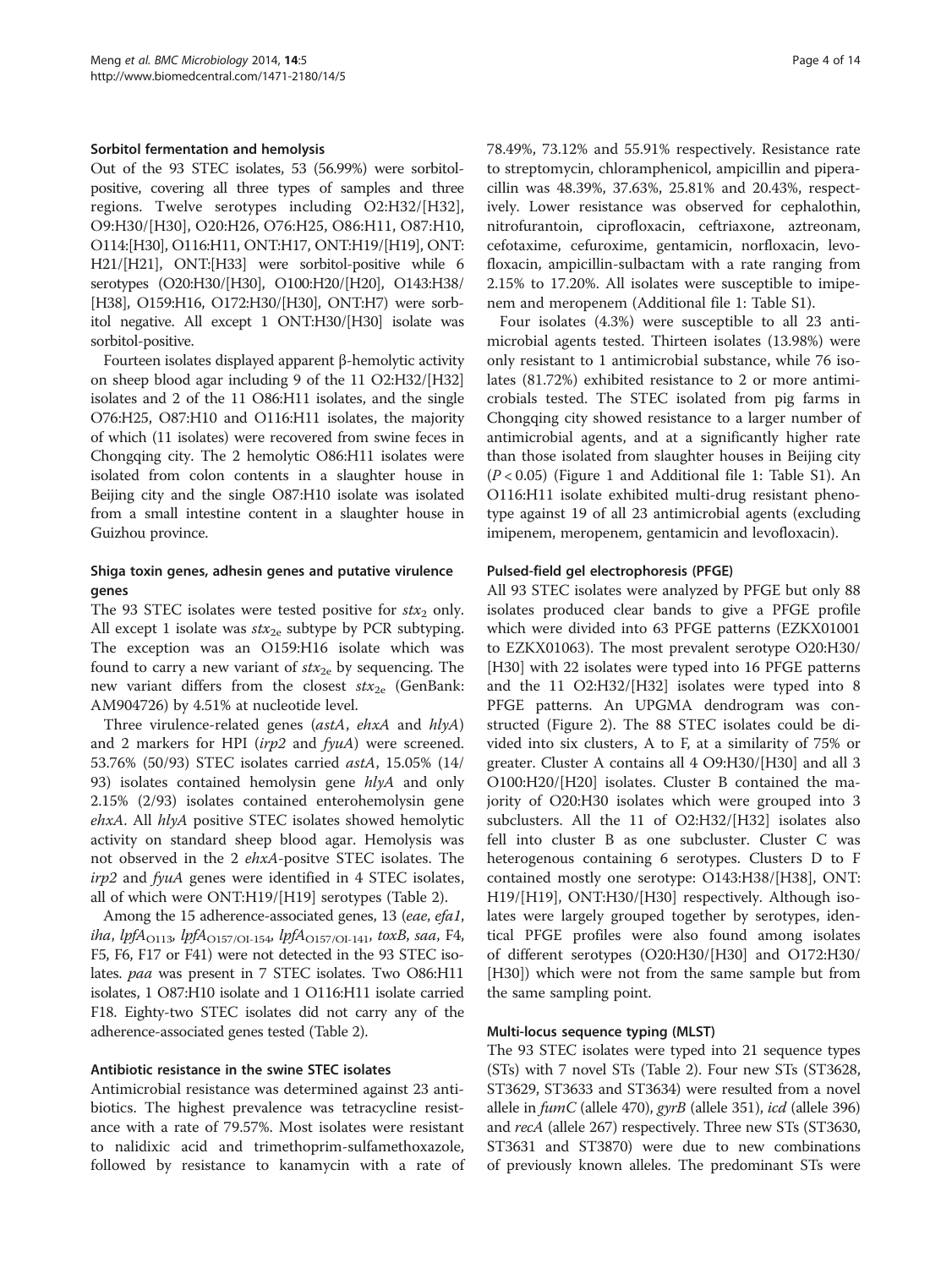<span id="page-4-0"></span>

ST710 and ST993 containing 25 (26.88%) and 15 (16.13%) isolates respectively. Six STs contained 3 or more isolates with ST3628, ST2514, ST540, ST3629, ST88 and ST206 comprising 9 (9.68%), 8 (8.60%), 6 (6.45%), 5 (5.38%), 4 (4.30%) and 3 (3.23%) isolates respectively. Five STs (ST10, ST361, ST1494, ST953 and ST501) contained 2 isolates each. Eight STs (ST641, ST691, ST1294, ST3630, ST3631, ST3633, ST3634 and ST3870) had only 1 isolate each. STEC isolates from Beijing, Chongqing and Guizhou were typed into 14, 6 and 5 STs respectively. ST2514 were recovered from all 3 regions and ST710 and ST993 were recovered from 2 regions, while other STs was only found in one region.

A minimum spanning tree was constructed (Figure [3](#page-7-0)A). Most STs differed from each other by 2 or more alleles while three pairs of STs (ST10 and ST3628, ST540 and ST3629, and ST88 and ST3870) and one set of 3 STs (ST3630, ST3631 and ST3634) differed from each other by only 1 allele. There is good concordance between STs and serotype. One ST consisted of solely or predominantly one serotype. However ST710, the most frequent ST, contained 3 serotypes, O20:H30/[H30], O172:H30/[H30] and O20:H26 with the first serotype being predominant. PFGE and MLST were also largely consistent in the clustering of the isolates (Figure [2](#page-6-0)). ST540 and ST3629 with 1 SNP difference in *icd* allele were grouped together with ST2514 in PFGE cluster A. All ST710 isolates were grouped into 2 subclusters within PFGE cluster B which were separated by ST3628, ST10 and ST1294. ST10 and ST3628 isolates were grouped together which differed by 1 SNP difference in gyrB. PFGE clusters D and F were inclusive of all ST206 isolates and ST993 isolates respectively. However, the 5 STs (ST361, ST501, ST953, ST1494 and ST3633) within PFGE cluster C and the 3 STs (ST88, ST3631 and ST694) within PFGE cluster E were not closely related to each other by MLST (Figure [3A](#page-7-0)). On the other hand, ST88 was not grouped together with ST3870 by PFGE, which differed by 1 SNP difference in *gyrB*. The sole ST3870 isolate C09 also differed from the 4 ST88 isolates by serotype, hemolysis and antibiotic resistance profile.

Isolates of the same STs generally showed the same or similar drug resistance patterns (Figure [2](#page-6-0)). All ST3628 isolates showed the same multi-drug resistance to 14 antibiotics. Similarly, isolates of ST206, ST953and ST1494 showed respective identical resistance profiles. All ST3629 isolates were resistant to tetracycline. However there existed variations of drug resistance within an ST. ST710 showed the most variability with resistance to 1 to 11 drugs. ST2514 which was isolated from all 3 regions also showed varied resistance profiles.

## Discussion

Different prevalence of STEC in pigs were reported previ-ously [\[24,25,27-29](#page-12-0)]. Kaufmann *et al.* [\[24\]](#page-12-0) compared the STEC shedding rate in pigs at slaughter, which varied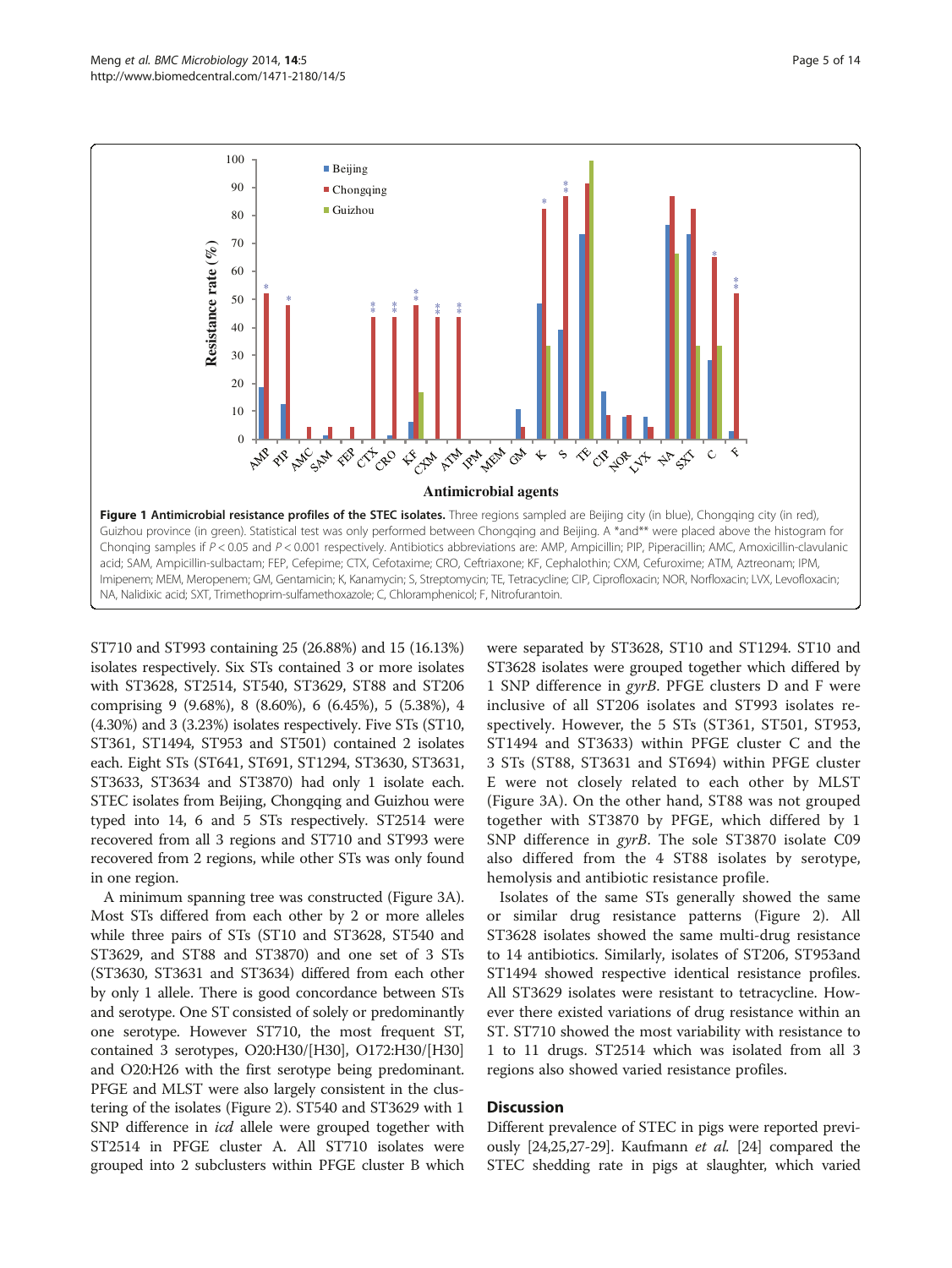Dice  $(Opt:1.50\%)$ 

A

B

C

 $\mathbf D$ 

E

F

| Strain Sample<br>hemolysis SOR<br>ONT:H30<br>ST540<br>S, TE, NA, SXT<br><b>B07</b><br>S14<br>$\overline{1}$<br>$\mathbf{H}$<br><b>BUIL</b><br><b>B08</b><br>S14<br>ONT:[H30]<br>ST540<br>S, TE, NA, SXT<br>ш<br>$\ddot{}$<br>11141<br><b>B52</b><br>ONT:H30<br>٠<br>S <sub>56</sub><br>ST540<br>TE<br>$\ddot{}$<br>O114:[H30]<br>$\prime$<br><b>B32</b><br>ST540<br>S48<br><b>ONT:[H30]</b><br>ST540<br>$\prime$<br><b>B41</b><br>S50<br>$\ddot{}$<br><b>H 1811</b><br><b>B69</b><br>S55<br>O9:H30<br>ST3629<br>TE<br>$\mathbf{1}$ in<br><b>B70</b><br>S55<br>O9:[H30]<br>TE<br>ST3629<br><b>B65</b><br><b>S18</b><br>O9:H30<br>ST3629<br>TE<br>л<br><b>B49</b><br>ONT:H30<br>S <sub>52</sub><br>ST3629<br>TE<br>1811<br><b>B51</b><br>O9:H30<br>S54<br>TE<br>ST3629<br>и<br>$\ddot{}$<br>и<br>1111<br>C22<br>S36<br>O100:[H20]<br>ST2514<br>C, AMP, F, PIP, S, TE, N A, KF<br>н<br>G05<br>S62<br>O100:[H20]<br>ST2514<br>C, K, TE, NA, SXT<br>Ш<br>           <br>G02<br><b>S58</b><br>O100:H20<br>ST2514<br>TE<br>Ш<br>G01<br>S57<br>O159:H16<br>ST3630<br>TE, NA<br><br>C <sub>24</sub><br>ST710<br>K, S, TE, NA, SXT<br>S <sub>25</sub><br>O20:H30<br><br>C <sub>25</sub><br>S <sub>25</sub><br>O20:H30<br>ST710<br>GM, C, AMP, CIP, K, S, TE, NA, NOR, SXT, LVX<br>Ш<br>C16<br>S27<br>O20:H30<br>ST710<br>K, S, TE, NA, SXT<br>O20:[H30]<br>C17<br>S <sub>27</sub><br>ST710<br>K, S, TE, NA, SXT<br><b>B19</b><br><b>S11</b><br>O20:H30<br>ST710<br>TE, NA, SXT<br>,,,,<br>8.14<br>8111<br>31131<br><b>B14</b><br>S <sub>05</sub><br>O20:H30<br>ST710<br>NA, SXT<br>,,,,<br>O20:H30<br><b>B15</b><br>S <sub>05</sub><br>NA, SXT<br>ST710<br><b>B10</b><br><b>S08</b><br>O172:[H30]<br>TE, NA, SXT<br>ST710<br>3,131<br>151<br><b>B11</b><br>S03<br>O172:H30<br>ST710<br>TE, NA, SXT<br>и<br>11111<br>Ħ<br>O20:H30<br><b>B12</b><br>S <sub>05</sub><br>ST710<br>NA, SXT<br>11111<br>11111<br><b>B13</b><br><b>S05</b><br>O20:H30<br>ST710<br>NA, SXT<br>11111<br>ш<br><b>B17</b><br>S10<br>O20:[H30]<br>ST710<br>NA, SXT<br>O20:H30<br><b>B50</b><br>S <sub>53</sub><br>ST710<br><b>NA</b><br>ST710<br>C, K, TE, NA, SXT<br>ш<br><b>B60</b><br>S <sub>40</sub><br>O20:H30<br>и<br><b>B63</b><br>O20:H30<br>ST710<br>TE, NA, SXT<br>S <sub>16</sub><br>O20:H30<br>TE, NA, SXT<br><br><b>B18</b><br>S <sub>11</sub><br>ST710<br><b>B20</b><br>S <sub>12</sub><br>O20:H30<br>ST710<br>TE, NA, SXT<br>Ш<br>C10<br><br>S35<br>O <sub>2</sub> :H <sub>32</sub><br>$\ddot{}$<br>ST3628<br>ATM, C, AMP, CTX, K, F, PIP, S, TE, NA, CRO, SXT, KF, CXM<br>O2:H32<br>11111<br>88 8 8 9<br>C <sub>06</sub><br>S32<br>ST3628<br>$\ddot{}$<br>ATM, C, AMP, CTX, K, F, PIP, S, TE, NA, CRO, SXT, KF, CXM<br>O2:H32<br>ST3628<br>333<br>CO7<br>S33<br>ATM, C, AMP, CTX, K, F, PIP, S, TE, NA, CRO, SXT, KF, CXM<br>ш<br>$\ddot{}$<br>ш<br>ш<br>CO8<br>S33<br>O2:[H32]<br>ST3628<br>ATM, C, AMP, CTX, K, F, PIP, S, TE, NA, CRO, SXT, KF, CXM<br><br>$\ddot{}$<br>O2:H32<br>ST3628<br>ш<br>CO <sub>4</sub><br>S31<br>$\ddot{}$<br>ATM, C, AMP, CTX, K, F, PIP, S, TE, NA, CRO, SXT, KF, CXM<br>Ш<br>CO <sub>3</sub><br>S31<br>O2:H32<br>ST3628<br>ш<br>$\ddot{}$<br>ш<br>CO <sub>5</sub><br>S32<br>O2:H32<br>ST3628<br>$\ddot{}$<br>O2:H32<br>CO1<br>S <sub>30</sub><br>ST3628<br>$\ddot{}$<br>Ш<br>CO <sub>2</sub><br>O2:H32<br>ST3628<br>в<br>S <sub>30</sub><br>ATM, C, AMP, CTX, K, F, PIP, S, TE, NA, CRO, SXT, KF, CXM<br>$\ddot{}$<br><b>B05</b><br>S <sub>15</sub><br>O2:[H32]<br>ST10<br>GM, C, AMP, CIP, K, PIP, S, TE, NA, SXT<br>$\ddot{}$<br>O2:H32<br>GM, C, AMP, CIP, K, PIP, S, TE, NA, SXT<br>н<br>$-11$<br>1.111<br><b>B06</b><br>S <sub>13</sub><br>ST10<br>ONT:H30<br><b>B09</b><br>S07<br>ST1294<br>GM, C, AMP, K, F, S, TE, NA, SAM, SXT<br><br>C12<br>S <sub>26</sub><br>O20:H26<br>ST710<br>$\prime$<br>$\ddot{}$<br>O20:H26<br>C15<br>S <sub>21</sub><br>ST710<br>$\prime$<br>$\ddot{}$<br><b>B34</b><br>O172:H30<br>ST710<br>C, K, TE, SXT<br>. .<br>S49<br>11111111<br>G06<br>S61<br>ONT:H7<br>ST3634<br>C, K, TE, NA, SXT<br>O20:[H30]<br>ST710<br>C, K, S, TE, NA, SXT<br>C11<br>S <sub>24</sub><br>. .<br>C13<br><b>S28</b><br>O20:[H30]<br>ST710<br>C, K, S, TE, NA, SXT<br>O20:H30<br>,,,,,<br><b>B28</b><br>S <sub>47</sub><br>ST710<br>C, K, TE, SXT<br>ST710<br>O20:FH301<br>C. K. SXT<br><b>B31</b><br>S <sub>47</sub><br><b>B29</b><br>S47<br>O20:[H30]<br>ST710<br>C, K, SXT<br>,,,,,<br>O20:H30<br>.<br>21128<br><b>B30</b><br>S <sub>47</sub><br>ST710<br>C. K. TE. SXT<br>Ш<br><b>B16</b><br>S <sub>9</sub><br>ONT:H30<br>ST361<br>GM, AMP, CIP, K, PIP, S, TE, NA, NOR, SXT, LVX<br>O20:H30<br>,,<br><b>B71</b><br>S <sub>43</sub><br>ST361<br>GM, AMP, CIP, PIP, S, TE, NA, NOR, SXT, LVX, KF<br>Ш<br>,,,,,<br>O86:H11<br><b>B48</b><br>S <sub>19</sub><br>ST501<br>C, AMP, CIP, K, F, PIP, S, TE, NA, NOR, SXT, LVX, KF<br><b><i>BUILE LEED IN</i></b><br>$\ddot{}$<br><b>B68</b><br>S20<br>C, AMP, CIP, K, PIP, S, TE, NA, NOR, SXT, LVX, KF<br><b>WINDS TRIVIA</b><br>O86:H11<br>ST501<br>$\ddot{}$<br>$\mathbf{1}$<br>C14<br>S29<br>O76:H25<br>ST3633<br>C, K, F, S, TE, NA, SXT<br><br>$\ddot{}$<br>ONT:H17<br><b>B55</b><br>S39<br>ST953<br>C, K, S, TE, NA, SXT<br>$\ddot{}$<br>Ш<br><b>B56</b><br>S39<br>ONT:H17<br>ST953<br>C, K, S, TE, NA, SXT<br>$\ddot{}$<br><b>B01</b><br><b>S04</b><br>ONT:H21<br>ST1494<br>TE, NA<br>$\ddot{}$<br>Ш<br><b>B02</b><br>S <sub>04</sub><br>ONT:[H21]<br>ST1494<br>$\ddot{}$<br>TE, NA<br>CIP, K, TE, NA, SXT<br><b>B53</b><br>S38<br>O143:H38<br>ST206<br>н<br>и<br>1.18<br><b>B54</b><br>S38<br>O143:[H38]<br>ST206<br>CIP, K, TE, NA, SXT<br>O143:H38<br>ш<br><b>B79</b><br>S <sub>01</sub><br>ST206<br>CIP, K, TE, NA, SXT<br>ш<br><b>B24</b><br>S44<br>ONT:H19<br><b>ST88</b><br>AMP, S, TE, NA, SXT<br>ONT:H19<br>.<br><b>B25</b><br>S <sub>45</sub><br><b>ST88</b><br>S, TE, NA, SXT<br>ONT:[H19]<br>AMP, PIP, S, TE, NA, SXT, KF<br><b>B26</b><br>S <sub>45</sub><br><b>ST88</b><br><br>#11<br>31311<br><b>B80</b><br>S02<br>ONT:H19<br>AMP, PIP, NA, SXT<br><b>ST88</b><br>.<br>ST3631<br>Ш<br>$\frac{1}{2}$<br>G03<br>S59<br>ONT:H7<br>TE, NA<br>$\blacksquare$ |               |            |     |           |  |                 |                                                           |
|-----------------------------------------------------------------------------------------------------------------------------------------------------------------------------------------------------------------------------------------------------------------------------------------------------------------------------------------------------------------------------------------------------------------------------------------------------------------------------------------------------------------------------------------------------------------------------------------------------------------------------------------------------------------------------------------------------------------------------------------------------------------------------------------------------------------------------------------------------------------------------------------------------------------------------------------------------------------------------------------------------------------------------------------------------------------------------------------------------------------------------------------------------------------------------------------------------------------------------------------------------------------------------------------------------------------------------------------------------------------------------------------------------------------------------------------------------------------------------------------------------------------------------------------------------------------------------------------------------------------------------------------------------------------------------------------------------------------------------------------------------------------------------------------------------------------------------------------------------------------------------------------------------------------------------------------------------------------------------------------------------------------------------------------------------------------------------------------------------------------------------------------------------------------------------------------------------------------------------------------------------------------------------------------------------------------------------------------------------------------------------------------------------------------------------------------------------------------------------------------------------------------------------------------------------------------------------------------------------------------------------------------------------------------------------------------------------------------------------------------------------------------------------------------------------------------------------------------------------------------------------------------------------------------------------------------------------------------------------------------------------------------------------------------------------------------------------------------------------------------------------------------------------------------------------------------------------------------------------------------------------------------------------------------------------------------------------------------------------------------------------------------------------------------------------------------------------------------------------------------------------------------------------------------------------------------------------------------------------------------------------------------------------------------------------------------------------------------------------------------------------------------------------------------------------------------------------------------------------------------------------------------------------------------------------------------------------------------------------------------------------------------------------------------------------------------------------------------------------------------------------------------------------------------------------------------------------------------------------------------------------------------------------------------------------------------------------------------------------------------------------------------------------------------------------------------------------------------------------------------------------------------------------------------------------------------------------------------------------------------------------------------------------------------------------------------------------------------------------------------------------------------------------------------------------------------------------------------------------------------------------------------------------------------------------------------------------------------------------------------------------------------------------------------------------------------------------------------------------------------------------------------------------------------------------------------------------------------------------------------------------------------------------------------------------------------------------------------------------------------------------------------------------------------------------------------------------------------------------------------------------------------------------------------------------------------------------------------------------------------------------------------------------------------------------------------------------------------------------------------------------------------------------------------------------------------------------------------------------------------------------------------------------------------------------------------------------------------------------------------------------------------------------------------------------------------------------------------------------------------------------------------------------|---------------|------------|-----|-----------|--|-----------------|-----------------------------------------------------------|
|                                                                                                                                                                                                                                                                                                                                                                                                                                                                                                                                                                                                                                                                                                                                                                                                                                                                                                                                                                                                                                                                                                                                                                                                                                                                                                                                                                                                                                                                                                                                                                                                                                                                                                                                                                                                                                                                                                                                                                                                                                                                                                                                                                                                                                                                                                                                                                                                                                                                                                                                                                                                                                                                                                                                                                                                                                                                                                                                                                                                                                                                                                                                                                                                                                                                                                                                                                                                                                                                                                                                                                                                                                                                                                                                                                                                                                                                                                                                                                                                                                                                                                                                                                                                                                                                                                                                                                                                                                                                                                                                                                                                                                                                                                                                                                                                                                                                                                                                                                                                                                                                                                                                                                                                                                                                                                                                                                                                                                                                                                                                                                                                                                                                                                                                                                                                                                                                                                                                                                                                                                                                                                                                                     | non-O157 STEC |            |     | Serotype  |  | ${\rm S}\Gamma$ | <b>Antibiotic resistance</b>                              |
|                                                                                                                                                                                                                                                                                                                                                                                                                                                                                                                                                                                                                                                                                                                                                                                                                                                                                                                                                                                                                                                                                                                                                                                                                                                                                                                                                                                                                                                                                                                                                                                                                                                                                                                                                                                                                                                                                                                                                                                                                                                                                                                                                                                                                                                                                                                                                                                                                                                                                                                                                                                                                                                                                                                                                                                                                                                                                                                                                                                                                                                                                                                                                                                                                                                                                                                                                                                                                                                                                                                                                                                                                                                                                                                                                                                                                                                                                                                                                                                                                                                                                                                                                                                                                                                                                                                                                                                                                                                                                                                                                                                                                                                                                                                                                                                                                                                                                                                                                                                                                                                                                                                                                                                                                                                                                                                                                                                                                                                                                                                                                                                                                                                                                                                                                                                                                                                                                                                                                                                                                                                                                                                                                     |               |            |     |           |  |                 |                                                           |
|                                                                                                                                                                                                                                                                                                                                                                                                                                                                                                                                                                                                                                                                                                                                                                                                                                                                                                                                                                                                                                                                                                                                                                                                                                                                                                                                                                                                                                                                                                                                                                                                                                                                                                                                                                                                                                                                                                                                                                                                                                                                                                                                                                                                                                                                                                                                                                                                                                                                                                                                                                                                                                                                                                                                                                                                                                                                                                                                                                                                                                                                                                                                                                                                                                                                                                                                                                                                                                                                                                                                                                                                                                                                                                                                                                                                                                                                                                                                                                                                                                                                                                                                                                                                                                                                                                                                                                                                                                                                                                                                                                                                                                                                                                                                                                                                                                                                                                                                                                                                                                                                                                                                                                                                                                                                                                                                                                                                                                                                                                                                                                                                                                                                                                                                                                                                                                                                                                                                                                                                                                                                                                                                                     |               |            |     |           |  |                 |                                                           |
|                                                                                                                                                                                                                                                                                                                                                                                                                                                                                                                                                                                                                                                                                                                                                                                                                                                                                                                                                                                                                                                                                                                                                                                                                                                                                                                                                                                                                                                                                                                                                                                                                                                                                                                                                                                                                                                                                                                                                                                                                                                                                                                                                                                                                                                                                                                                                                                                                                                                                                                                                                                                                                                                                                                                                                                                                                                                                                                                                                                                                                                                                                                                                                                                                                                                                                                                                                                                                                                                                                                                                                                                                                                                                                                                                                                                                                                                                                                                                                                                                                                                                                                                                                                                                                                                                                                                                                                                                                                                                                                                                                                                                                                                                                                                                                                                                                                                                                                                                                                                                                                                                                                                                                                                                                                                                                                                                                                                                                                                                                                                                                                                                                                                                                                                                                                                                                                                                                                                                                                                                                                                                                                                                     |               |            |     |           |  |                 |                                                           |
|                                                                                                                                                                                                                                                                                                                                                                                                                                                                                                                                                                                                                                                                                                                                                                                                                                                                                                                                                                                                                                                                                                                                                                                                                                                                                                                                                                                                                                                                                                                                                                                                                                                                                                                                                                                                                                                                                                                                                                                                                                                                                                                                                                                                                                                                                                                                                                                                                                                                                                                                                                                                                                                                                                                                                                                                                                                                                                                                                                                                                                                                                                                                                                                                                                                                                                                                                                                                                                                                                                                                                                                                                                                                                                                                                                                                                                                                                                                                                                                                                                                                                                                                                                                                                                                                                                                                                                                                                                                                                                                                                                                                                                                                                                                                                                                                                                                                                                                                                                                                                                                                                                                                                                                                                                                                                                                                                                                                                                                                                                                                                                                                                                                                                                                                                                                                                                                                                                                                                                                                                                                                                                                                                     |               |            |     |           |  |                 |                                                           |
|                                                                                                                                                                                                                                                                                                                                                                                                                                                                                                                                                                                                                                                                                                                                                                                                                                                                                                                                                                                                                                                                                                                                                                                                                                                                                                                                                                                                                                                                                                                                                                                                                                                                                                                                                                                                                                                                                                                                                                                                                                                                                                                                                                                                                                                                                                                                                                                                                                                                                                                                                                                                                                                                                                                                                                                                                                                                                                                                                                                                                                                                                                                                                                                                                                                                                                                                                                                                                                                                                                                                                                                                                                                                                                                                                                                                                                                                                                                                                                                                                                                                                                                                                                                                                                                                                                                                                                                                                                                                                                                                                                                                                                                                                                                                                                                                                                                                                                                                                                                                                                                                                                                                                                                                                                                                                                                                                                                                                                                                                                                                                                                                                                                                                                                                                                                                                                                                                                                                                                                                                                                                                                                                                     |               |            |     |           |  |                 |                                                           |
|                                                                                                                                                                                                                                                                                                                                                                                                                                                                                                                                                                                                                                                                                                                                                                                                                                                                                                                                                                                                                                                                                                                                                                                                                                                                                                                                                                                                                                                                                                                                                                                                                                                                                                                                                                                                                                                                                                                                                                                                                                                                                                                                                                                                                                                                                                                                                                                                                                                                                                                                                                                                                                                                                                                                                                                                                                                                                                                                                                                                                                                                                                                                                                                                                                                                                                                                                                                                                                                                                                                                                                                                                                                                                                                                                                                                                                                                                                                                                                                                                                                                                                                                                                                                                                                                                                                                                                                                                                                                                                                                                                                                                                                                                                                                                                                                                                                                                                                                                                                                                                                                                                                                                                                                                                                                                                                                                                                                                                                                                                                                                                                                                                                                                                                                                                                                                                                                                                                                                                                                                                                                                                                                                     |               |            |     |           |  |                 |                                                           |
|                                                                                                                                                                                                                                                                                                                                                                                                                                                                                                                                                                                                                                                                                                                                                                                                                                                                                                                                                                                                                                                                                                                                                                                                                                                                                                                                                                                                                                                                                                                                                                                                                                                                                                                                                                                                                                                                                                                                                                                                                                                                                                                                                                                                                                                                                                                                                                                                                                                                                                                                                                                                                                                                                                                                                                                                                                                                                                                                                                                                                                                                                                                                                                                                                                                                                                                                                                                                                                                                                                                                                                                                                                                                                                                                                                                                                                                                                                                                                                                                                                                                                                                                                                                                                                                                                                                                                                                                                                                                                                                                                                                                                                                                                                                                                                                                                                                                                                                                                                                                                                                                                                                                                                                                                                                                                                                                                                                                                                                                                                                                                                                                                                                                                                                                                                                                                                                                                                                                                                                                                                                                                                                                                     |               |            |     |           |  |                 |                                                           |
|                                                                                                                                                                                                                                                                                                                                                                                                                                                                                                                                                                                                                                                                                                                                                                                                                                                                                                                                                                                                                                                                                                                                                                                                                                                                                                                                                                                                                                                                                                                                                                                                                                                                                                                                                                                                                                                                                                                                                                                                                                                                                                                                                                                                                                                                                                                                                                                                                                                                                                                                                                                                                                                                                                                                                                                                                                                                                                                                                                                                                                                                                                                                                                                                                                                                                                                                                                                                                                                                                                                                                                                                                                                                                                                                                                                                                                                                                                                                                                                                                                                                                                                                                                                                                                                                                                                                                                                                                                                                                                                                                                                                                                                                                                                                                                                                                                                                                                                                                                                                                                                                                                                                                                                                                                                                                                                                                                                                                                                                                                                                                                                                                                                                                                                                                                                                                                                                                                                                                                                                                                                                                                                                                     |               |            |     |           |  |                 |                                                           |
|                                                                                                                                                                                                                                                                                                                                                                                                                                                                                                                                                                                                                                                                                                                                                                                                                                                                                                                                                                                                                                                                                                                                                                                                                                                                                                                                                                                                                                                                                                                                                                                                                                                                                                                                                                                                                                                                                                                                                                                                                                                                                                                                                                                                                                                                                                                                                                                                                                                                                                                                                                                                                                                                                                                                                                                                                                                                                                                                                                                                                                                                                                                                                                                                                                                                                                                                                                                                                                                                                                                                                                                                                                                                                                                                                                                                                                                                                                                                                                                                                                                                                                                                                                                                                                                                                                                                                                                                                                                                                                                                                                                                                                                                                                                                                                                                                                                                                                                                                                                                                                                                                                                                                                                                                                                                                                                                                                                                                                                                                                                                                                                                                                                                                                                                                                                                                                                                                                                                                                                                                                                                                                                                                     |               |            |     |           |  |                 |                                                           |
|                                                                                                                                                                                                                                                                                                                                                                                                                                                                                                                                                                                                                                                                                                                                                                                                                                                                                                                                                                                                                                                                                                                                                                                                                                                                                                                                                                                                                                                                                                                                                                                                                                                                                                                                                                                                                                                                                                                                                                                                                                                                                                                                                                                                                                                                                                                                                                                                                                                                                                                                                                                                                                                                                                                                                                                                                                                                                                                                                                                                                                                                                                                                                                                                                                                                                                                                                                                                                                                                                                                                                                                                                                                                                                                                                                                                                                                                                                                                                                                                                                                                                                                                                                                                                                                                                                                                                                                                                                                                                                                                                                                                                                                                                                                                                                                                                                                                                                                                                                                                                                                                                                                                                                                                                                                                                                                                                                                                                                                                                                                                                                                                                                                                                                                                                                                                                                                                                                                                                                                                                                                                                                                                                     |               |            |     |           |  |                 |                                                           |
|                                                                                                                                                                                                                                                                                                                                                                                                                                                                                                                                                                                                                                                                                                                                                                                                                                                                                                                                                                                                                                                                                                                                                                                                                                                                                                                                                                                                                                                                                                                                                                                                                                                                                                                                                                                                                                                                                                                                                                                                                                                                                                                                                                                                                                                                                                                                                                                                                                                                                                                                                                                                                                                                                                                                                                                                                                                                                                                                                                                                                                                                                                                                                                                                                                                                                                                                                                                                                                                                                                                                                                                                                                                                                                                                                                                                                                                                                                                                                                                                                                                                                                                                                                                                                                                                                                                                                                                                                                                                                                                                                                                                                                                                                                                                                                                                                                                                                                                                                                                                                                                                                                                                                                                                                                                                                                                                                                                                                                                                                                                                                                                                                                                                                                                                                                                                                                                                                                                                                                                                                                                                                                                                                     |               |            |     |           |  |                 |                                                           |
|                                                                                                                                                                                                                                                                                                                                                                                                                                                                                                                                                                                                                                                                                                                                                                                                                                                                                                                                                                                                                                                                                                                                                                                                                                                                                                                                                                                                                                                                                                                                                                                                                                                                                                                                                                                                                                                                                                                                                                                                                                                                                                                                                                                                                                                                                                                                                                                                                                                                                                                                                                                                                                                                                                                                                                                                                                                                                                                                                                                                                                                                                                                                                                                                                                                                                                                                                                                                                                                                                                                                                                                                                                                                                                                                                                                                                                                                                                                                                                                                                                                                                                                                                                                                                                                                                                                                                                                                                                                                                                                                                                                                                                                                                                                                                                                                                                                                                                                                                                                                                                                                                                                                                                                                                                                                                                                                                                                                                                                                                                                                                                                                                                                                                                                                                                                                                                                                                                                                                                                                                                                                                                                                                     |               |            |     |           |  |                 |                                                           |
|                                                                                                                                                                                                                                                                                                                                                                                                                                                                                                                                                                                                                                                                                                                                                                                                                                                                                                                                                                                                                                                                                                                                                                                                                                                                                                                                                                                                                                                                                                                                                                                                                                                                                                                                                                                                                                                                                                                                                                                                                                                                                                                                                                                                                                                                                                                                                                                                                                                                                                                                                                                                                                                                                                                                                                                                                                                                                                                                                                                                                                                                                                                                                                                                                                                                                                                                                                                                                                                                                                                                                                                                                                                                                                                                                                                                                                                                                                                                                                                                                                                                                                                                                                                                                                                                                                                                                                                                                                                                                                                                                                                                                                                                                                                                                                                                                                                                                                                                                                                                                                                                                                                                                                                                                                                                                                                                                                                                                                                                                                                                                                                                                                                                                                                                                                                                                                                                                                                                                                                                                                                                                                                                                     |               |            |     |           |  |                 |                                                           |
|                                                                                                                                                                                                                                                                                                                                                                                                                                                                                                                                                                                                                                                                                                                                                                                                                                                                                                                                                                                                                                                                                                                                                                                                                                                                                                                                                                                                                                                                                                                                                                                                                                                                                                                                                                                                                                                                                                                                                                                                                                                                                                                                                                                                                                                                                                                                                                                                                                                                                                                                                                                                                                                                                                                                                                                                                                                                                                                                                                                                                                                                                                                                                                                                                                                                                                                                                                                                                                                                                                                                                                                                                                                                                                                                                                                                                                                                                                                                                                                                                                                                                                                                                                                                                                                                                                                                                                                                                                                                                                                                                                                                                                                                                                                                                                                                                                                                                                                                                                                                                                                                                                                                                                                                                                                                                                                                                                                                                                                                                                                                                                                                                                                                                                                                                                                                                                                                                                                                                                                                                                                                                                                                                     |               |            |     |           |  |                 |                                                           |
|                                                                                                                                                                                                                                                                                                                                                                                                                                                                                                                                                                                                                                                                                                                                                                                                                                                                                                                                                                                                                                                                                                                                                                                                                                                                                                                                                                                                                                                                                                                                                                                                                                                                                                                                                                                                                                                                                                                                                                                                                                                                                                                                                                                                                                                                                                                                                                                                                                                                                                                                                                                                                                                                                                                                                                                                                                                                                                                                                                                                                                                                                                                                                                                                                                                                                                                                                                                                                                                                                                                                                                                                                                                                                                                                                                                                                                                                                                                                                                                                                                                                                                                                                                                                                                                                                                                                                                                                                                                                                                                                                                                                                                                                                                                                                                                                                                                                                                                                                                                                                                                                                                                                                                                                                                                                                                                                                                                                                                                                                                                                                                                                                                                                                                                                                                                                                                                                                                                                                                                                                                                                                                                                                     |               |            |     |           |  |                 |                                                           |
|                                                                                                                                                                                                                                                                                                                                                                                                                                                                                                                                                                                                                                                                                                                                                                                                                                                                                                                                                                                                                                                                                                                                                                                                                                                                                                                                                                                                                                                                                                                                                                                                                                                                                                                                                                                                                                                                                                                                                                                                                                                                                                                                                                                                                                                                                                                                                                                                                                                                                                                                                                                                                                                                                                                                                                                                                                                                                                                                                                                                                                                                                                                                                                                                                                                                                                                                                                                                                                                                                                                                                                                                                                                                                                                                                                                                                                                                                                                                                                                                                                                                                                                                                                                                                                                                                                                                                                                                                                                                                                                                                                                                                                                                                                                                                                                                                                                                                                                                                                                                                                                                                                                                                                                                                                                                                                                                                                                                                                                                                                                                                                                                                                                                                                                                                                                                                                                                                                                                                                                                                                                                                                                                                     |               |            |     |           |  |                 |                                                           |
|                                                                                                                                                                                                                                                                                                                                                                                                                                                                                                                                                                                                                                                                                                                                                                                                                                                                                                                                                                                                                                                                                                                                                                                                                                                                                                                                                                                                                                                                                                                                                                                                                                                                                                                                                                                                                                                                                                                                                                                                                                                                                                                                                                                                                                                                                                                                                                                                                                                                                                                                                                                                                                                                                                                                                                                                                                                                                                                                                                                                                                                                                                                                                                                                                                                                                                                                                                                                                                                                                                                                                                                                                                                                                                                                                                                                                                                                                                                                                                                                                                                                                                                                                                                                                                                                                                                                                                                                                                                                                                                                                                                                                                                                                                                                                                                                                                                                                                                                                                                                                                                                                                                                                                                                                                                                                                                                                                                                                                                                                                                                                                                                                                                                                                                                                                                                                                                                                                                                                                                                                                                                                                                                                     |               |            |     |           |  |                 |                                                           |
|                                                                                                                                                                                                                                                                                                                                                                                                                                                                                                                                                                                                                                                                                                                                                                                                                                                                                                                                                                                                                                                                                                                                                                                                                                                                                                                                                                                                                                                                                                                                                                                                                                                                                                                                                                                                                                                                                                                                                                                                                                                                                                                                                                                                                                                                                                                                                                                                                                                                                                                                                                                                                                                                                                                                                                                                                                                                                                                                                                                                                                                                                                                                                                                                                                                                                                                                                                                                                                                                                                                                                                                                                                                                                                                                                                                                                                                                                                                                                                                                                                                                                                                                                                                                                                                                                                                                                                                                                                                                                                                                                                                                                                                                                                                                                                                                                                                                                                                                                                                                                                                                                                                                                                                                                                                                                                                                                                                                                                                                                                                                                                                                                                                                                                                                                                                                                                                                                                                                                                                                                                                                                                                                                     |               |            |     |           |  |                 |                                                           |
|                                                                                                                                                                                                                                                                                                                                                                                                                                                                                                                                                                                                                                                                                                                                                                                                                                                                                                                                                                                                                                                                                                                                                                                                                                                                                                                                                                                                                                                                                                                                                                                                                                                                                                                                                                                                                                                                                                                                                                                                                                                                                                                                                                                                                                                                                                                                                                                                                                                                                                                                                                                                                                                                                                                                                                                                                                                                                                                                                                                                                                                                                                                                                                                                                                                                                                                                                                                                                                                                                                                                                                                                                                                                                                                                                                                                                                                                                                                                                                                                                                                                                                                                                                                                                                                                                                                                                                                                                                                                                                                                                                                                                                                                                                                                                                                                                                                                                                                                                                                                                                                                                                                                                                                                                                                                                                                                                                                                                                                                                                                                                                                                                                                                                                                                                                                                                                                                                                                                                                                                                                                                                                                                                     |               |            |     |           |  |                 |                                                           |
|                                                                                                                                                                                                                                                                                                                                                                                                                                                                                                                                                                                                                                                                                                                                                                                                                                                                                                                                                                                                                                                                                                                                                                                                                                                                                                                                                                                                                                                                                                                                                                                                                                                                                                                                                                                                                                                                                                                                                                                                                                                                                                                                                                                                                                                                                                                                                                                                                                                                                                                                                                                                                                                                                                                                                                                                                                                                                                                                                                                                                                                                                                                                                                                                                                                                                                                                                                                                                                                                                                                                                                                                                                                                                                                                                                                                                                                                                                                                                                                                                                                                                                                                                                                                                                                                                                                                                                                                                                                                                                                                                                                                                                                                                                                                                                                                                                                                                                                                                                                                                                                                                                                                                                                                                                                                                                                                                                                                                                                                                                                                                                                                                                                                                                                                                                                                                                                                                                                                                                                                                                                                                                                                                     |               |            |     |           |  |                 |                                                           |
|                                                                                                                                                                                                                                                                                                                                                                                                                                                                                                                                                                                                                                                                                                                                                                                                                                                                                                                                                                                                                                                                                                                                                                                                                                                                                                                                                                                                                                                                                                                                                                                                                                                                                                                                                                                                                                                                                                                                                                                                                                                                                                                                                                                                                                                                                                                                                                                                                                                                                                                                                                                                                                                                                                                                                                                                                                                                                                                                                                                                                                                                                                                                                                                                                                                                                                                                                                                                                                                                                                                                                                                                                                                                                                                                                                                                                                                                                                                                                                                                                                                                                                                                                                                                                                                                                                                                                                                                                                                                                                                                                                                                                                                                                                                                                                                                                                                                                                                                                                                                                                                                                                                                                                                                                                                                                                                                                                                                                                                                                                                                                                                                                                                                                                                                                                                                                                                                                                                                                                                                                                                                                                                                                     |               |            |     |           |  |                 |                                                           |
|                                                                                                                                                                                                                                                                                                                                                                                                                                                                                                                                                                                                                                                                                                                                                                                                                                                                                                                                                                                                                                                                                                                                                                                                                                                                                                                                                                                                                                                                                                                                                                                                                                                                                                                                                                                                                                                                                                                                                                                                                                                                                                                                                                                                                                                                                                                                                                                                                                                                                                                                                                                                                                                                                                                                                                                                                                                                                                                                                                                                                                                                                                                                                                                                                                                                                                                                                                                                                                                                                                                                                                                                                                                                                                                                                                                                                                                                                                                                                                                                                                                                                                                                                                                                                                                                                                                                                                                                                                                                                                                                                                                                                                                                                                                                                                                                                                                                                                                                                                                                                                                                                                                                                                                                                                                                                                                                                                                                                                                                                                                                                                                                                                                                                                                                                                                                                                                                                                                                                                                                                                                                                                                                                     |               |            |     |           |  |                 |                                                           |
|                                                                                                                                                                                                                                                                                                                                                                                                                                                                                                                                                                                                                                                                                                                                                                                                                                                                                                                                                                                                                                                                                                                                                                                                                                                                                                                                                                                                                                                                                                                                                                                                                                                                                                                                                                                                                                                                                                                                                                                                                                                                                                                                                                                                                                                                                                                                                                                                                                                                                                                                                                                                                                                                                                                                                                                                                                                                                                                                                                                                                                                                                                                                                                                                                                                                                                                                                                                                                                                                                                                                                                                                                                                                                                                                                                                                                                                                                                                                                                                                                                                                                                                                                                                                                                                                                                                                                                                                                                                                                                                                                                                                                                                                                                                                                                                                                                                                                                                                                                                                                                                                                                                                                                                                                                                                                                                                                                                                                                                                                                                                                                                                                                                                                                                                                                                                                                                                                                                                                                                                                                                                                                                                                     |               |            |     |           |  |                 |                                                           |
|                                                                                                                                                                                                                                                                                                                                                                                                                                                                                                                                                                                                                                                                                                                                                                                                                                                                                                                                                                                                                                                                                                                                                                                                                                                                                                                                                                                                                                                                                                                                                                                                                                                                                                                                                                                                                                                                                                                                                                                                                                                                                                                                                                                                                                                                                                                                                                                                                                                                                                                                                                                                                                                                                                                                                                                                                                                                                                                                                                                                                                                                                                                                                                                                                                                                                                                                                                                                                                                                                                                                                                                                                                                                                                                                                                                                                                                                                                                                                                                                                                                                                                                                                                                                                                                                                                                                                                                                                                                                                                                                                                                                                                                                                                                                                                                                                                                                                                                                                                                                                                                                                                                                                                                                                                                                                                                                                                                                                                                                                                                                                                                                                                                                                                                                                                                                                                                                                                                                                                                                                                                                                                                                                     |               |            |     |           |  |                 |                                                           |
|                                                                                                                                                                                                                                                                                                                                                                                                                                                                                                                                                                                                                                                                                                                                                                                                                                                                                                                                                                                                                                                                                                                                                                                                                                                                                                                                                                                                                                                                                                                                                                                                                                                                                                                                                                                                                                                                                                                                                                                                                                                                                                                                                                                                                                                                                                                                                                                                                                                                                                                                                                                                                                                                                                                                                                                                                                                                                                                                                                                                                                                                                                                                                                                                                                                                                                                                                                                                                                                                                                                                                                                                                                                                                                                                                                                                                                                                                                                                                                                                                                                                                                                                                                                                                                                                                                                                                                                                                                                                                                                                                                                                                                                                                                                                                                                                                                                                                                                                                                                                                                                                                                                                                                                                                                                                                                                                                                                                                                                                                                                                                                                                                                                                                                                                                                                                                                                                                                                                                                                                                                                                                                                                                     |               |            |     |           |  |                 |                                                           |
|                                                                                                                                                                                                                                                                                                                                                                                                                                                                                                                                                                                                                                                                                                                                                                                                                                                                                                                                                                                                                                                                                                                                                                                                                                                                                                                                                                                                                                                                                                                                                                                                                                                                                                                                                                                                                                                                                                                                                                                                                                                                                                                                                                                                                                                                                                                                                                                                                                                                                                                                                                                                                                                                                                                                                                                                                                                                                                                                                                                                                                                                                                                                                                                                                                                                                                                                                                                                                                                                                                                                                                                                                                                                                                                                                                                                                                                                                                                                                                                                                                                                                                                                                                                                                                                                                                                                                                                                                                                                                                                                                                                                                                                                                                                                                                                                                                                                                                                                                                                                                                                                                                                                                                                                                                                                                                                                                                                                                                                                                                                                                                                                                                                                                                                                                                                                                                                                                                                                                                                                                                                                                                                                                     |               |            |     |           |  |                 |                                                           |
|                                                                                                                                                                                                                                                                                                                                                                                                                                                                                                                                                                                                                                                                                                                                                                                                                                                                                                                                                                                                                                                                                                                                                                                                                                                                                                                                                                                                                                                                                                                                                                                                                                                                                                                                                                                                                                                                                                                                                                                                                                                                                                                                                                                                                                                                                                                                                                                                                                                                                                                                                                                                                                                                                                                                                                                                                                                                                                                                                                                                                                                                                                                                                                                                                                                                                                                                                                                                                                                                                                                                                                                                                                                                                                                                                                                                                                                                                                                                                                                                                                                                                                                                                                                                                                                                                                                                                                                                                                                                                                                                                                                                                                                                                                                                                                                                                                                                                                                                                                                                                                                                                                                                                                                                                                                                                                                                                                                                                                                                                                                                                                                                                                                                                                                                                                                                                                                                                                                                                                                                                                                                                                                                                     |               |            |     |           |  |                 |                                                           |
|                                                                                                                                                                                                                                                                                                                                                                                                                                                                                                                                                                                                                                                                                                                                                                                                                                                                                                                                                                                                                                                                                                                                                                                                                                                                                                                                                                                                                                                                                                                                                                                                                                                                                                                                                                                                                                                                                                                                                                                                                                                                                                                                                                                                                                                                                                                                                                                                                                                                                                                                                                                                                                                                                                                                                                                                                                                                                                                                                                                                                                                                                                                                                                                                                                                                                                                                                                                                                                                                                                                                                                                                                                                                                                                                                                                                                                                                                                                                                                                                                                                                                                                                                                                                                                                                                                                                                                                                                                                                                                                                                                                                                                                                                                                                                                                                                                                                                                                                                                                                                                                                                                                                                                                                                                                                                                                                                                                                                                                                                                                                                                                                                                                                                                                                                                                                                                                                                                                                                                                                                                                                                                                                                     |               |            |     |           |  |                 |                                                           |
|                                                                                                                                                                                                                                                                                                                                                                                                                                                                                                                                                                                                                                                                                                                                                                                                                                                                                                                                                                                                                                                                                                                                                                                                                                                                                                                                                                                                                                                                                                                                                                                                                                                                                                                                                                                                                                                                                                                                                                                                                                                                                                                                                                                                                                                                                                                                                                                                                                                                                                                                                                                                                                                                                                                                                                                                                                                                                                                                                                                                                                                                                                                                                                                                                                                                                                                                                                                                                                                                                                                                                                                                                                                                                                                                                                                                                                                                                                                                                                                                                                                                                                                                                                                                                                                                                                                                                                                                                                                                                                                                                                                                                                                                                                                                                                                                                                                                                                                                                                                                                                                                                                                                                                                                                                                                                                                                                                                                                                                                                                                                                                                                                                                                                                                                                                                                                                                                                                                                                                                                                                                                                                                                                     |               |            |     |           |  |                 |                                                           |
|                                                                                                                                                                                                                                                                                                                                                                                                                                                                                                                                                                                                                                                                                                                                                                                                                                                                                                                                                                                                                                                                                                                                                                                                                                                                                                                                                                                                                                                                                                                                                                                                                                                                                                                                                                                                                                                                                                                                                                                                                                                                                                                                                                                                                                                                                                                                                                                                                                                                                                                                                                                                                                                                                                                                                                                                                                                                                                                                                                                                                                                                                                                                                                                                                                                                                                                                                                                                                                                                                                                                                                                                                                                                                                                                                                                                                                                                                                                                                                                                                                                                                                                                                                                                                                                                                                                                                                                                                                                                                                                                                                                                                                                                                                                                                                                                                                                                                                                                                                                                                                                                                                                                                                                                                                                                                                                                                                                                                                                                                                                                                                                                                                                                                                                                                                                                                                                                                                                                                                                                                                                                                                                                                     |               |            |     |           |  |                 |                                                           |
|                                                                                                                                                                                                                                                                                                                                                                                                                                                                                                                                                                                                                                                                                                                                                                                                                                                                                                                                                                                                                                                                                                                                                                                                                                                                                                                                                                                                                                                                                                                                                                                                                                                                                                                                                                                                                                                                                                                                                                                                                                                                                                                                                                                                                                                                                                                                                                                                                                                                                                                                                                                                                                                                                                                                                                                                                                                                                                                                                                                                                                                                                                                                                                                                                                                                                                                                                                                                                                                                                                                                                                                                                                                                                                                                                                                                                                                                                                                                                                                                                                                                                                                                                                                                                                                                                                                                                                                                                                                                                                                                                                                                                                                                                                                                                                                                                                                                                                                                                                                                                                                                                                                                                                                                                                                                                                                                                                                                                                                                                                                                                                                                                                                                                                                                                                                                                                                                                                                                                                                                                                                                                                                                                     |               |            |     |           |  |                 |                                                           |
|                                                                                                                                                                                                                                                                                                                                                                                                                                                                                                                                                                                                                                                                                                                                                                                                                                                                                                                                                                                                                                                                                                                                                                                                                                                                                                                                                                                                                                                                                                                                                                                                                                                                                                                                                                                                                                                                                                                                                                                                                                                                                                                                                                                                                                                                                                                                                                                                                                                                                                                                                                                                                                                                                                                                                                                                                                                                                                                                                                                                                                                                                                                                                                                                                                                                                                                                                                                                                                                                                                                                                                                                                                                                                                                                                                                                                                                                                                                                                                                                                                                                                                                                                                                                                                                                                                                                                                                                                                                                                                                                                                                                                                                                                                                                                                                                                                                                                                                                                                                                                                                                                                                                                                                                                                                                                                                                                                                                                                                                                                                                                                                                                                                                                                                                                                                                                                                                                                                                                                                                                                                                                                                                                     |               |            |     |           |  |                 | ATM, C, AMP, CTX, K, F, PIP, S, TE, NA, CRO, SXT, KF, CXM |
|                                                                                                                                                                                                                                                                                                                                                                                                                                                                                                                                                                                                                                                                                                                                                                                                                                                                                                                                                                                                                                                                                                                                                                                                                                                                                                                                                                                                                                                                                                                                                                                                                                                                                                                                                                                                                                                                                                                                                                                                                                                                                                                                                                                                                                                                                                                                                                                                                                                                                                                                                                                                                                                                                                                                                                                                                                                                                                                                                                                                                                                                                                                                                                                                                                                                                                                                                                                                                                                                                                                                                                                                                                                                                                                                                                                                                                                                                                                                                                                                                                                                                                                                                                                                                                                                                                                                                                                                                                                                                                                                                                                                                                                                                                                                                                                                                                                                                                                                                                                                                                                                                                                                                                                                                                                                                                                                                                                                                                                                                                                                                                                                                                                                                                                                                                                                                                                                                                                                                                                                                                                                                                                                                     |               |            |     |           |  |                 | ATM, C, AMP, CTX, K, F, PIP, S, TE, NA, CRO, SXT, KF, CXM |
|                                                                                                                                                                                                                                                                                                                                                                                                                                                                                                                                                                                                                                                                                                                                                                                                                                                                                                                                                                                                                                                                                                                                                                                                                                                                                                                                                                                                                                                                                                                                                                                                                                                                                                                                                                                                                                                                                                                                                                                                                                                                                                                                                                                                                                                                                                                                                                                                                                                                                                                                                                                                                                                                                                                                                                                                                                                                                                                                                                                                                                                                                                                                                                                                                                                                                                                                                                                                                                                                                                                                                                                                                                                                                                                                                                                                                                                                                                                                                                                                                                                                                                                                                                                                                                                                                                                                                                                                                                                                                                                                                                                                                                                                                                                                                                                                                                                                                                                                                                                                                                                                                                                                                                                                                                                                                                                                                                                                                                                                                                                                                                                                                                                                                                                                                                                                                                                                                                                                                                                                                                                                                                                                                     |               |            |     |           |  |                 | ATM, C, AMP, CTX, K, F, PIP, S, TE, NA, CRO, SXT, KF, CXM |
|                                                                                                                                                                                                                                                                                                                                                                                                                                                                                                                                                                                                                                                                                                                                                                                                                                                                                                                                                                                                                                                                                                                                                                                                                                                                                                                                                                                                                                                                                                                                                                                                                                                                                                                                                                                                                                                                                                                                                                                                                                                                                                                                                                                                                                                                                                                                                                                                                                                                                                                                                                                                                                                                                                                                                                                                                                                                                                                                                                                                                                                                                                                                                                                                                                                                                                                                                                                                                                                                                                                                                                                                                                                                                                                                                                                                                                                                                                                                                                                                                                                                                                                                                                                                                                                                                                                                                                                                                                                                                                                                                                                                                                                                                                                                                                                                                                                                                                                                                                                                                                                                                                                                                                                                                                                                                                                                                                                                                                                                                                                                                                                                                                                                                                                                                                                                                                                                                                                                                                                                                                                                                                                                                     |               |            |     |           |  |                 |                                                           |
|                                                                                                                                                                                                                                                                                                                                                                                                                                                                                                                                                                                                                                                                                                                                                                                                                                                                                                                                                                                                                                                                                                                                                                                                                                                                                                                                                                                                                                                                                                                                                                                                                                                                                                                                                                                                                                                                                                                                                                                                                                                                                                                                                                                                                                                                                                                                                                                                                                                                                                                                                                                                                                                                                                                                                                                                                                                                                                                                                                                                                                                                                                                                                                                                                                                                                                                                                                                                                                                                                                                                                                                                                                                                                                                                                                                                                                                                                                                                                                                                                                                                                                                                                                                                                                                                                                                                                                                                                                                                                                                                                                                                                                                                                                                                                                                                                                                                                                                                                                                                                                                                                                                                                                                                                                                                                                                                                                                                                                                                                                                                                                                                                                                                                                                                                                                                                                                                                                                                                                                                                                                                                                                                                     |               |            |     |           |  |                 |                                                           |
|                                                                                                                                                                                                                                                                                                                                                                                                                                                                                                                                                                                                                                                                                                                                                                                                                                                                                                                                                                                                                                                                                                                                                                                                                                                                                                                                                                                                                                                                                                                                                                                                                                                                                                                                                                                                                                                                                                                                                                                                                                                                                                                                                                                                                                                                                                                                                                                                                                                                                                                                                                                                                                                                                                                                                                                                                                                                                                                                                                                                                                                                                                                                                                                                                                                                                                                                                                                                                                                                                                                                                                                                                                                                                                                                                                                                                                                                                                                                                                                                                                                                                                                                                                                                                                                                                                                                                                                                                                                                                                                                                                                                                                                                                                                                                                                                                                                                                                                                                                                                                                                                                                                                                                                                                                                                                                                                                                                                                                                                                                                                                                                                                                                                                                                                                                                                                                                                                                                                                                                                                                                                                                                                                     |               |            |     |           |  |                 |                                                           |
|                                                                                                                                                                                                                                                                                                                                                                                                                                                                                                                                                                                                                                                                                                                                                                                                                                                                                                                                                                                                                                                                                                                                                                                                                                                                                                                                                                                                                                                                                                                                                                                                                                                                                                                                                                                                                                                                                                                                                                                                                                                                                                                                                                                                                                                                                                                                                                                                                                                                                                                                                                                                                                                                                                                                                                                                                                                                                                                                                                                                                                                                                                                                                                                                                                                                                                                                                                                                                                                                                                                                                                                                                                                                                                                                                                                                                                                                                                                                                                                                                                                                                                                                                                                                                                                                                                                                                                                                                                                                                                                                                                                                                                                                                                                                                                                                                                                                                                                                                                                                                                                                                                                                                                                                                                                                                                                                                                                                                                                                                                                                                                                                                                                                                                                                                                                                                                                                                                                                                                                                                                                                                                                                                     |               |            |     |           |  |                 |                                                           |
|                                                                                                                                                                                                                                                                                                                                                                                                                                                                                                                                                                                                                                                                                                                                                                                                                                                                                                                                                                                                                                                                                                                                                                                                                                                                                                                                                                                                                                                                                                                                                                                                                                                                                                                                                                                                                                                                                                                                                                                                                                                                                                                                                                                                                                                                                                                                                                                                                                                                                                                                                                                                                                                                                                                                                                                                                                                                                                                                                                                                                                                                                                                                                                                                                                                                                                                                                                                                                                                                                                                                                                                                                                                                                                                                                                                                                                                                                                                                                                                                                                                                                                                                                                                                                                                                                                                                                                                                                                                                                                                                                                                                                                                                                                                                                                                                                                                                                                                                                                                                                                                                                                                                                                                                                                                                                                                                                                                                                                                                                                                                                                                                                                                                                                                                                                                                                                                                                                                                                                                                                                                                                                                                                     |               |            |     |           |  |                 |                                                           |
|                                                                                                                                                                                                                                                                                                                                                                                                                                                                                                                                                                                                                                                                                                                                                                                                                                                                                                                                                                                                                                                                                                                                                                                                                                                                                                                                                                                                                                                                                                                                                                                                                                                                                                                                                                                                                                                                                                                                                                                                                                                                                                                                                                                                                                                                                                                                                                                                                                                                                                                                                                                                                                                                                                                                                                                                                                                                                                                                                                                                                                                                                                                                                                                                                                                                                                                                                                                                                                                                                                                                                                                                                                                                                                                                                                                                                                                                                                                                                                                                                                                                                                                                                                                                                                                                                                                                                                                                                                                                                                                                                                                                                                                                                                                                                                                                                                                                                                                                                                                                                                                                                                                                                                                                                                                                                                                                                                                                                                                                                                                                                                                                                                                                                                                                                                                                                                                                                                                                                                                                                                                                                                                                                     |               |            |     |           |  |                 |                                                           |
|                                                                                                                                                                                                                                                                                                                                                                                                                                                                                                                                                                                                                                                                                                                                                                                                                                                                                                                                                                                                                                                                                                                                                                                                                                                                                                                                                                                                                                                                                                                                                                                                                                                                                                                                                                                                                                                                                                                                                                                                                                                                                                                                                                                                                                                                                                                                                                                                                                                                                                                                                                                                                                                                                                                                                                                                                                                                                                                                                                                                                                                                                                                                                                                                                                                                                                                                                                                                                                                                                                                                                                                                                                                                                                                                                                                                                                                                                                                                                                                                                                                                                                                                                                                                                                                                                                                                                                                                                                                                                                                                                                                                                                                                                                                                                                                                                                                                                                                                                                                                                                                                                                                                                                                                                                                                                                                                                                                                                                                                                                                                                                                                                                                                                                                                                                                                                                                                                                                                                                                                                                                                                                                                                     |               |            |     |           |  |                 |                                                           |
|                                                                                                                                                                                                                                                                                                                                                                                                                                                                                                                                                                                                                                                                                                                                                                                                                                                                                                                                                                                                                                                                                                                                                                                                                                                                                                                                                                                                                                                                                                                                                                                                                                                                                                                                                                                                                                                                                                                                                                                                                                                                                                                                                                                                                                                                                                                                                                                                                                                                                                                                                                                                                                                                                                                                                                                                                                                                                                                                                                                                                                                                                                                                                                                                                                                                                                                                                                                                                                                                                                                                                                                                                                                                                                                                                                                                                                                                                                                                                                                                                                                                                                                                                                                                                                                                                                                                                                                                                                                                                                                                                                                                                                                                                                                                                                                                                                                                                                                                                                                                                                                                                                                                                                                                                                                                                                                                                                                                                                                                                                                                                                                                                                                                                                                                                                                                                                                                                                                                                                                                                                                                                                                                                     |               |            |     |           |  |                 |                                                           |
|                                                                                                                                                                                                                                                                                                                                                                                                                                                                                                                                                                                                                                                                                                                                                                                                                                                                                                                                                                                                                                                                                                                                                                                                                                                                                                                                                                                                                                                                                                                                                                                                                                                                                                                                                                                                                                                                                                                                                                                                                                                                                                                                                                                                                                                                                                                                                                                                                                                                                                                                                                                                                                                                                                                                                                                                                                                                                                                                                                                                                                                                                                                                                                                                                                                                                                                                                                                                                                                                                                                                                                                                                                                                                                                                                                                                                                                                                                                                                                                                                                                                                                                                                                                                                                                                                                                                                                                                                                                                                                                                                                                                                                                                                                                                                                                                                                                                                                                                                                                                                                                                                                                                                                                                                                                                                                                                                                                                                                                                                                                                                                                                                                                                                                                                                                                                                                                                                                                                                                                                                                                                                                                                                     |               |            |     |           |  |                 |                                                           |
|                                                                                                                                                                                                                                                                                                                                                                                                                                                                                                                                                                                                                                                                                                                                                                                                                                                                                                                                                                                                                                                                                                                                                                                                                                                                                                                                                                                                                                                                                                                                                                                                                                                                                                                                                                                                                                                                                                                                                                                                                                                                                                                                                                                                                                                                                                                                                                                                                                                                                                                                                                                                                                                                                                                                                                                                                                                                                                                                                                                                                                                                                                                                                                                                                                                                                                                                                                                                                                                                                                                                                                                                                                                                                                                                                                                                                                                                                                                                                                                                                                                                                                                                                                                                                                                                                                                                                                                                                                                                                                                                                                                                                                                                                                                                                                                                                                                                                                                                                                                                                                                                                                                                                                                                                                                                                                                                                                                                                                                                                                                                                                                                                                                                                                                                                                                                                                                                                                                                                                                                                                                                                                                                                     |               |            |     |           |  |                 |                                                           |
|                                                                                                                                                                                                                                                                                                                                                                                                                                                                                                                                                                                                                                                                                                                                                                                                                                                                                                                                                                                                                                                                                                                                                                                                                                                                                                                                                                                                                                                                                                                                                                                                                                                                                                                                                                                                                                                                                                                                                                                                                                                                                                                                                                                                                                                                                                                                                                                                                                                                                                                                                                                                                                                                                                                                                                                                                                                                                                                                                                                                                                                                                                                                                                                                                                                                                                                                                                                                                                                                                                                                                                                                                                                                                                                                                                                                                                                                                                                                                                                                                                                                                                                                                                                                                                                                                                                                                                                                                                                                                                                                                                                                                                                                                                                                                                                                                                                                                                                                                                                                                                                                                                                                                                                                                                                                                                                                                                                                                                                                                                                                                                                                                                                                                                                                                                                                                                                                                                                                                                                                                                                                                                                                                     |               |            |     |           |  |                 |                                                           |
|                                                                                                                                                                                                                                                                                                                                                                                                                                                                                                                                                                                                                                                                                                                                                                                                                                                                                                                                                                                                                                                                                                                                                                                                                                                                                                                                                                                                                                                                                                                                                                                                                                                                                                                                                                                                                                                                                                                                                                                                                                                                                                                                                                                                                                                                                                                                                                                                                                                                                                                                                                                                                                                                                                                                                                                                                                                                                                                                                                                                                                                                                                                                                                                                                                                                                                                                                                                                                                                                                                                                                                                                                                                                                                                                                                                                                                                                                                                                                                                                                                                                                                                                                                                                                                                                                                                                                                                                                                                                                                                                                                                                                                                                                                                                                                                                                                                                                                                                                                                                                                                                                                                                                                                                                                                                                                                                                                                                                                                                                                                                                                                                                                                                                                                                                                                                                                                                                                                                                                                                                                                                                                                                                     |               |            |     |           |  |                 |                                                           |
|                                                                                                                                                                                                                                                                                                                                                                                                                                                                                                                                                                                                                                                                                                                                                                                                                                                                                                                                                                                                                                                                                                                                                                                                                                                                                                                                                                                                                                                                                                                                                                                                                                                                                                                                                                                                                                                                                                                                                                                                                                                                                                                                                                                                                                                                                                                                                                                                                                                                                                                                                                                                                                                                                                                                                                                                                                                                                                                                                                                                                                                                                                                                                                                                                                                                                                                                                                                                                                                                                                                                                                                                                                                                                                                                                                                                                                                                                                                                                                                                                                                                                                                                                                                                                                                                                                                                                                                                                                                                                                                                                                                                                                                                                                                                                                                                                                                                                                                                                                                                                                                                                                                                                                                                                                                                                                                                                                                                                                                                                                                                                                                                                                                                                                                                                                                                                                                                                                                                                                                                                                                                                                                                                     |               |            |     |           |  |                 |                                                           |
|                                                                                                                                                                                                                                                                                                                                                                                                                                                                                                                                                                                                                                                                                                                                                                                                                                                                                                                                                                                                                                                                                                                                                                                                                                                                                                                                                                                                                                                                                                                                                                                                                                                                                                                                                                                                                                                                                                                                                                                                                                                                                                                                                                                                                                                                                                                                                                                                                                                                                                                                                                                                                                                                                                                                                                                                                                                                                                                                                                                                                                                                                                                                                                                                                                                                                                                                                                                                                                                                                                                                                                                                                                                                                                                                                                                                                                                                                                                                                                                                                                                                                                                                                                                                                                                                                                                                                                                                                                                                                                                                                                                                                                                                                                                                                                                                                                                                                                                                                                                                                                                                                                                                                                                                                                                                                                                                                                                                                                                                                                                                                                                                                                                                                                                                                                                                                                                                                                                                                                                                                                                                                                                                                     |               |            |     |           |  |                 |                                                           |
|                                                                                                                                                                                                                                                                                                                                                                                                                                                                                                                                                                                                                                                                                                                                                                                                                                                                                                                                                                                                                                                                                                                                                                                                                                                                                                                                                                                                                                                                                                                                                                                                                                                                                                                                                                                                                                                                                                                                                                                                                                                                                                                                                                                                                                                                                                                                                                                                                                                                                                                                                                                                                                                                                                                                                                                                                                                                                                                                                                                                                                                                                                                                                                                                                                                                                                                                                                                                                                                                                                                                                                                                                                                                                                                                                                                                                                                                                                                                                                                                                                                                                                                                                                                                                                                                                                                                                                                                                                                                                                                                                                                                                                                                                                                                                                                                                                                                                                                                                                                                                                                                                                                                                                                                                                                                                                                                                                                                                                                                                                                                                                                                                                                                                                                                                                                                                                                                                                                                                                                                                                                                                                                                                     |               |            |     |           |  |                 |                                                           |
|                                                                                                                                                                                                                                                                                                                                                                                                                                                                                                                                                                                                                                                                                                                                                                                                                                                                                                                                                                                                                                                                                                                                                                                                                                                                                                                                                                                                                                                                                                                                                                                                                                                                                                                                                                                                                                                                                                                                                                                                                                                                                                                                                                                                                                                                                                                                                                                                                                                                                                                                                                                                                                                                                                                                                                                                                                                                                                                                                                                                                                                                                                                                                                                                                                                                                                                                                                                                                                                                                                                                                                                                                                                                                                                                                                                                                                                                                                                                                                                                                                                                                                                                                                                                                                                                                                                                                                                                                                                                                                                                                                                                                                                                                                                                                                                                                                                                                                                                                                                                                                                                                                                                                                                                                                                                                                                                                                                                                                                                                                                                                                                                                                                                                                                                                                                                                                                                                                                                                                                                                                                                                                                                                     |               |            |     |           |  |                 |                                                           |
|                                                                                                                                                                                                                                                                                                                                                                                                                                                                                                                                                                                                                                                                                                                                                                                                                                                                                                                                                                                                                                                                                                                                                                                                                                                                                                                                                                                                                                                                                                                                                                                                                                                                                                                                                                                                                                                                                                                                                                                                                                                                                                                                                                                                                                                                                                                                                                                                                                                                                                                                                                                                                                                                                                                                                                                                                                                                                                                                                                                                                                                                                                                                                                                                                                                                                                                                                                                                                                                                                                                                                                                                                                                                                                                                                                                                                                                                                                                                                                                                                                                                                                                                                                                                                                                                                                                                                                                                                                                                                                                                                                                                                                                                                                                                                                                                                                                                                                                                                                                                                                                                                                                                                                                                                                                                                                                                                                                                                                                                                                                                                                                                                                                                                                                                                                                                                                                                                                                                                                                                                                                                                                                                                     |               |            |     |           |  |                 |                                                           |
|                                                                                                                                                                                                                                                                                                                                                                                                                                                                                                                                                                                                                                                                                                                                                                                                                                                                                                                                                                                                                                                                                                                                                                                                                                                                                                                                                                                                                                                                                                                                                                                                                                                                                                                                                                                                                                                                                                                                                                                                                                                                                                                                                                                                                                                                                                                                                                                                                                                                                                                                                                                                                                                                                                                                                                                                                                                                                                                                                                                                                                                                                                                                                                                                                                                                                                                                                                                                                                                                                                                                                                                                                                                                                                                                                                                                                                                                                                                                                                                                                                                                                                                                                                                                                                                                                                                                                                                                                                                                                                                                                                                                                                                                                                                                                                                                                                                                                                                                                                                                                                                                                                                                                                                                                                                                                                                                                                                                                                                                                                                                                                                                                                                                                                                                                                                                                                                                                                                                                                                                                                                                                                                                                     |               |            |     |           |  |                 |                                                           |
|                                                                                                                                                                                                                                                                                                                                                                                                                                                                                                                                                                                                                                                                                                                                                                                                                                                                                                                                                                                                                                                                                                                                                                                                                                                                                                                                                                                                                                                                                                                                                                                                                                                                                                                                                                                                                                                                                                                                                                                                                                                                                                                                                                                                                                                                                                                                                                                                                                                                                                                                                                                                                                                                                                                                                                                                                                                                                                                                                                                                                                                                                                                                                                                                                                                                                                                                                                                                                                                                                                                                                                                                                                                                                                                                                                                                                                                                                                                                                                                                                                                                                                                                                                                                                                                                                                                                                                                                                                                                                                                                                                                                                                                                                                                                                                                                                                                                                                                                                                                                                                                                                                                                                                                                                                                                                                                                                                                                                                                                                                                                                                                                                                                                                                                                                                                                                                                                                                                                                                                                                                                                                                                                                     |               |            |     |           |  |                 |                                                           |
|                                                                                                                                                                                                                                                                                                                                                                                                                                                                                                                                                                                                                                                                                                                                                                                                                                                                                                                                                                                                                                                                                                                                                                                                                                                                                                                                                                                                                                                                                                                                                                                                                                                                                                                                                                                                                                                                                                                                                                                                                                                                                                                                                                                                                                                                                                                                                                                                                                                                                                                                                                                                                                                                                                                                                                                                                                                                                                                                                                                                                                                                                                                                                                                                                                                                                                                                                                                                                                                                                                                                                                                                                                                                                                                                                                                                                                                                                                                                                                                                                                                                                                                                                                                                                                                                                                                                                                                                                                                                                                                                                                                                                                                                                                                                                                                                                                                                                                                                                                                                                                                                                                                                                                                                                                                                                                                                                                                                                                                                                                                                                                                                                                                                                                                                                                                                                                                                                                                                                                                                                                                                                                                                                     |               |            |     |           |  |                 |                                                           |
|                                                                                                                                                                                                                                                                                                                                                                                                                                                                                                                                                                                                                                                                                                                                                                                                                                                                                                                                                                                                                                                                                                                                                                                                                                                                                                                                                                                                                                                                                                                                                                                                                                                                                                                                                                                                                                                                                                                                                                                                                                                                                                                                                                                                                                                                                                                                                                                                                                                                                                                                                                                                                                                                                                                                                                                                                                                                                                                                                                                                                                                                                                                                                                                                                                                                                                                                                                                                                                                                                                                                                                                                                                                                                                                                                                                                                                                                                                                                                                                                                                                                                                                                                                                                                                                                                                                                                                                                                                                                                                                                                                                                                                                                                                                                                                                                                                                                                                                                                                                                                                                                                                                                                                                                                                                                                                                                                                                                                                                                                                                                                                                                                                                                                                                                                                                                                                                                                                                                                                                                                                                                                                                                                     |               |            |     |           |  |                 |                                                           |
|                                                                                                                                                                                                                                                                                                                                                                                                                                                                                                                                                                                                                                                                                                                                                                                                                                                                                                                                                                                                                                                                                                                                                                                                                                                                                                                                                                                                                                                                                                                                                                                                                                                                                                                                                                                                                                                                                                                                                                                                                                                                                                                                                                                                                                                                                                                                                                                                                                                                                                                                                                                                                                                                                                                                                                                                                                                                                                                                                                                                                                                                                                                                                                                                                                                                                                                                                                                                                                                                                                                                                                                                                                                                                                                                                                                                                                                                                                                                                                                                                                                                                                                                                                                                                                                                                                                                                                                                                                                                                                                                                                                                                                                                                                                                                                                                                                                                                                                                                                                                                                                                                                                                                                                                                                                                                                                                                                                                                                                                                                                                                                                                                                                                                                                                                                                                                                                                                                                                                                                                                                                                                                                                                     |               |            |     |           |  |                 |                                                           |
|                                                                                                                                                                                                                                                                                                                                                                                                                                                                                                                                                                                                                                                                                                                                                                                                                                                                                                                                                                                                                                                                                                                                                                                                                                                                                                                                                                                                                                                                                                                                                                                                                                                                                                                                                                                                                                                                                                                                                                                                                                                                                                                                                                                                                                                                                                                                                                                                                                                                                                                                                                                                                                                                                                                                                                                                                                                                                                                                                                                                                                                                                                                                                                                                                                                                                                                                                                                                                                                                                                                                                                                                                                                                                                                                                                                                                                                                                                                                                                                                                                                                                                                                                                                                                                                                                                                                                                                                                                                                                                                                                                                                                                                                                                                                                                                                                                                                                                                                                                                                                                                                                                                                                                                                                                                                                                                                                                                                                                                                                                                                                                                                                                                                                                                                                                                                                                                                                                                                                                                                                                                                                                                                                     |               |            |     |           |  |                 |                                                           |
|                                                                                                                                                                                                                                                                                                                                                                                                                                                                                                                                                                                                                                                                                                                                                                                                                                                                                                                                                                                                                                                                                                                                                                                                                                                                                                                                                                                                                                                                                                                                                                                                                                                                                                                                                                                                                                                                                                                                                                                                                                                                                                                                                                                                                                                                                                                                                                                                                                                                                                                                                                                                                                                                                                                                                                                                                                                                                                                                                                                                                                                                                                                                                                                                                                                                                                                                                                                                                                                                                                                                                                                                                                                                                                                                                                                                                                                                                                                                                                                                                                                                                                                                                                                                                                                                                                                                                                                                                                                                                                                                                                                                                                                                                                                                                                                                                                                                                                                                                                                                                                                                                                                                                                                                                                                                                                                                                                                                                                                                                                                                                                                                                                                                                                                                                                                                                                                                                                                                                                                                                                                                                                                                                     |               |            |     |           |  |                 |                                                           |
|                                                                                                                                                                                                                                                                                                                                                                                                                                                                                                                                                                                                                                                                                                                                                                                                                                                                                                                                                                                                                                                                                                                                                                                                                                                                                                                                                                                                                                                                                                                                                                                                                                                                                                                                                                                                                                                                                                                                                                                                                                                                                                                                                                                                                                                                                                                                                                                                                                                                                                                                                                                                                                                                                                                                                                                                                                                                                                                                                                                                                                                                                                                                                                                                                                                                                                                                                                                                                                                                                                                                                                                                                                                                                                                                                                                                                                                                                                                                                                                                                                                                                                                                                                                                                                                                                                                                                                                                                                                                                                                                                                                                                                                                                                                                                                                                                                                                                                                                                                                                                                                                                                                                                                                                                                                                                                                                                                                                                                                                                                                                                                                                                                                                                                                                                                                                                                                                                                                                                                                                                                                                                                                                                     |               |            |     |           |  |                 |                                                           |
|                                                                                                                                                                                                                                                                                                                                                                                                                                                                                                                                                                                                                                                                                                                                                                                                                                                                                                                                                                                                                                                                                                                                                                                                                                                                                                                                                                                                                                                                                                                                                                                                                                                                                                                                                                                                                                                                                                                                                                                                                                                                                                                                                                                                                                                                                                                                                                                                                                                                                                                                                                                                                                                                                                                                                                                                                                                                                                                                                                                                                                                                                                                                                                                                                                                                                                                                                                                                                                                                                                                                                                                                                                                                                                                                                                                                                                                                                                                                                                                                                                                                                                                                                                                                                                                                                                                                                                                                                                                                                                                                                                                                                                                                                                                                                                                                                                                                                                                                                                                                                                                                                                                                                                                                                                                                                                                                                                                                                                                                                                                                                                                                                                                                                                                                                                                                                                                                                                                                                                                                                                                                                                                                                     |               |            |     |           |  |                 |                                                           |
|                                                                                                                                                                                                                                                                                                                                                                                                                                                                                                                                                                                                                                                                                                                                                                                                                                                                                                                                                                                                                                                                                                                                                                                                                                                                                                                                                                                                                                                                                                                                                                                                                                                                                                                                                                                                                                                                                                                                                                                                                                                                                                                                                                                                                                                                                                                                                                                                                                                                                                                                                                                                                                                                                                                                                                                                                                                                                                                                                                                                                                                                                                                                                                                                                                                                                                                                                                                                                                                                                                                                                                                                                                                                                                                                                                                                                                                                                                                                                                                                                                                                                                                                                                                                                                                                                                                                                                                                                                                                                                                                                                                                                                                                                                                                                                                                                                                                                                                                                                                                                                                                                                                                                                                                                                                                                                                                                                                                                                                                                                                                                                                                                                                                                                                                                                                                                                                                                                                                                                                                                                                                                                                                                     |               |            |     |           |  |                 |                                                           |
|                                                                                                                                                                                                                                                                                                                                                                                                                                                                                                                                                                                                                                                                                                                                                                                                                                                                                                                                                                                                                                                                                                                                                                                                                                                                                                                                                                                                                                                                                                                                                                                                                                                                                                                                                                                                                                                                                                                                                                                                                                                                                                                                                                                                                                                                                                                                                                                                                                                                                                                                                                                                                                                                                                                                                                                                                                                                                                                                                                                                                                                                                                                                                                                                                                                                                                                                                                                                                                                                                                                                                                                                                                                                                                                                                                                                                                                                                                                                                                                                                                                                                                                                                                                                                                                                                                                                                                                                                                                                                                                                                                                                                                                                                                                                                                                                                                                                                                                                                                                                                                                                                                                                                                                                                                                                                                                                                                                                                                                                                                                                                                                                                                                                                                                                                                                                                                                                                                                                                                                                                                                                                                                                                     | н<br>٠        | <b>B03</b> | S06 | ONT:[H33] |  | ST694           | C, CIP, K, S, TE, NA, NOR, SXT, LVX                       |

O116:H11 + + ST3870 AMC, ATM, C, FEP, AMP, CTX, CIP, K, F, PIP, S,<br>TE, NA, CRO, NOR, SAM, SXT, KF, CXM

ONT:H30 - + ST993 GM, C, AMP, K, S, TE, NA<br>ONT:H30 - + ST993 GM, C, AMP, CIP, K, S, TE, NA<br>ONT:H30 - + ST993 K, S, TE, NA, SXT<br>ONT:H30 - + ST993 K, S, TE, NA, SXT

ONT:H30 - + ST993 K, S, TE, NA, CRO, SXT<br>ONT:<br>(H30 - + ST993 K, S, TE, NA, SXT<br>ONT:H30 - + ST993 K, S, TE, NA, SXT<br>ONT:H30 - + ST993 K, S, TE, NA, SXT

0NT:H30 - + ST993 K, S, TE, NA, SXT<br>0NT:H30 - + ST993 K, NA, SXT<br>0NT:H30 - + ST993 C, K, TS, TT<br>0NT:H30 - + ST993 C, K, SXT

08711150<br>
ONTH30 - + ST993<br>
ONTH30 - + ST993<br>
ONTH30 - + ST993<br>
O87:H10 - + ST641<br>
O16:H11 + + ST3870

G03 S59 B03 S06 C18 S22 C19 S23 B61 S41 B62 S41

19, 19, 19, 1

**MALLIN** 

Ш

Ĩ, П **THE**  B21 S44<br>
B04 S15<br>
B37 S50<br>
B39 S50<br>
B38 S50<br>
B40 S50<br>
B64 S17

B40<br>B64<br>B77<br>B35<br>B36 B35 S49 B36 S49 G04 S60 C09 S34 ONT:H30 - + ST993 K, S, TE, NA, SXT ONT:[H30] - + ST993 K, S, TE, NA, SXT

Figure 2 (See legend on next page.)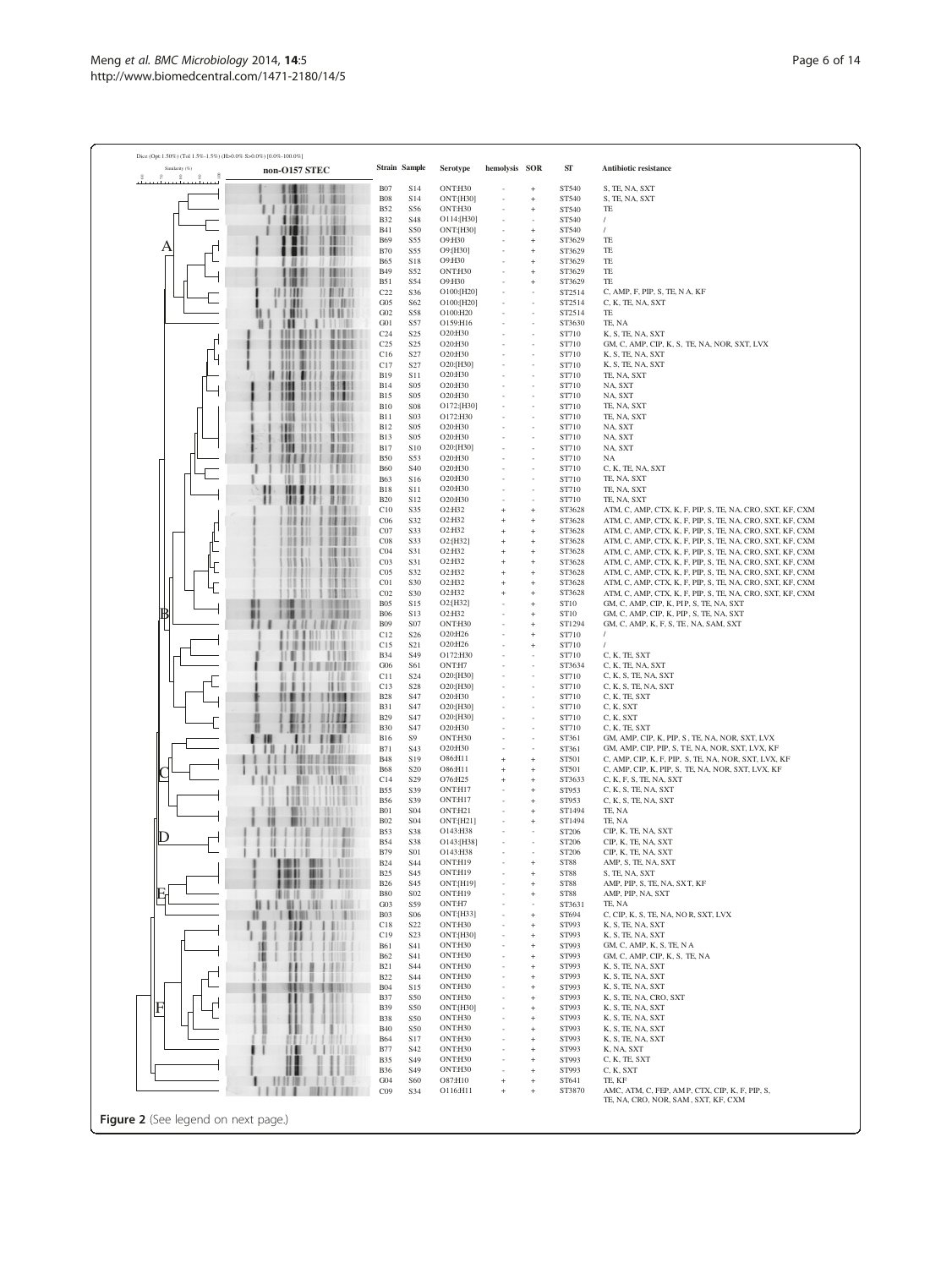#### <span id="page-6-0"></span>(See figure on previous page.)

Figure 2 Dendrogram of PFGE profiles of 88 STEC isolates from pigs in farms and slaughter houses. The 6 PFGE clusters were marked on the node as A to F. Non-typeable with available O antisera was marked ONT and non-motile isolates were labeled with the H types in square brackets. Displayed on the right hand side are strain name, sample name, serotype, hemolysis, sorbitol fermentation (SOR), sequence type (ST) and antibiotic resistance. Abbreviations for antibiotics are: AMP, Ampicillin; PIP, Piperacillin; AMC, Amoxicillin-clavulanic acid; SAM, Ampicillin-sulbactam; FEP, Cefepime; CTX, Cefotaxime; CRO, Ceftriaxone; KF, Cephalothin; CXM, Cefuroxime; ATM, Aztreonam; IPM, Imipenem; MEM, Meropenem; GM, Gentamicin; K, Kanamycin; S, Streptomycin; TE, Tetracycline; CIP, Ciprofloxacin; NOR, Norfloxacin; LVX, Levofloxacin; NA, Nalidixic acid; SXT, Trimethoprim-sulfamethoxazole; C, Chloramphenicol; F, Nitrofurantoin. Place of isolates were contained in the first letter of strain names: B means Beijing city, C means Chongqing city and G means Guizhou province.

widely and ranged from 2.1% to 70% depending on the health conditions of the pigs and the detection method used. As shown in this study the anatomic sites sampled also affected the rate of isolation and consequently affected the prevalence in the population reported. Fecal samples were commonly used [[24](#page-12-0)-[26](#page-12-0)]. In our study we sampled the small intestinal content, the colon content and the feces. The prevalence of STEC in the colon (47.24%) was almost 2.5 times higher than in feces (19.33%)  $(P < 0.05)$  and 4.4 times higher than in the small intestine (10.83%) ( $P < 0.05$ ). STEC strains are thought to mostly colonize the colons of humans [\[30](#page-12-0)] and it is likely to be the same for pigs.

In this study, 93 isolates were recovered from 62 of the 255 stx-positive samples, giving a culture positve rate of 24.31%, this result is similar to that of Botteldoorn et al. [[28\]](#page-12-0), in which STEC isolates were obtained from 31% of the stx PCR-positive pig samples. Failure to isolate STEC from the stx-positive samples may due to the perturbation of high levels of background microflora, the loss of Stx prophages during subculture, the presence of other bacteria carrying stx or low levels of STEC in the samples.

In the present study, 12 serogroups and 19 serotypes were identified. The majority of these serotypes have been isolated from swine, sheep, cattle, food, and water in other countries [[24,31](#page-12-0)-[36](#page-12-0)]. The most prevalent serotype is O20:H30/[H30], which was also reported in cattle and sheep in different countries [\[31,32](#page-12-0)]. Six serotypes (O100: H20/[H20], O143:H38/[H38], O87:H10, O172:H30/[H30], O159:H16, O9:H30/[H30]) were rarely found in STEC isolates isolated from swine and other ruminants, implying that these serotypes may be restricted to the swine populations in these regions and their environments. Serotypes O86:H11, O20:NM, O100:NM, O9:NM, O172:NM and O114:NM have previously been described among STEC isolated from human patients [[37](#page-12-0)-[42\]](#page-12-0). Serotype O157:H7, which is common serotype causing human disease in some countries, was not detected.

A possible reason for no isolation of O157:H7 might be the method used. Isolation of O157 STEC often requires more targeted methods, such as the use of O157 immunomagnetic beads to capture the bacteria from enrichment broth and then culture on selective media [\[43](#page-12-0)].

We previously used immunomagnatic separation to successfully isolate O157 STEC from pigs, although that was in an outbreak setting and was in a different geo-graphic region [\[44\]](#page-13-0). In this study we used CHROMagar<sup>™</sup> ECC only and didn't specifically target O157 STEC. CHROMagar™ ECC has been used by others for isolation of STEC from pigs [\[45\]](#page-13-0). However, that study did not isolate O157 STEC either. Therefore, the CHROMagar™ ECC may not be an ideal media for O157 STEC isolation.

We used sorbitol-MacConkey agar as a quick method to pick potential O157 colonies since sorbitol fermentation is a traditional feature for differentiating O157:H7 which is sorbitol-negative although there are sorbitolpositive O157 STEC [[46\]](#page-13-0). In this study, a fair proportion (43%) of non-O157 STEC is actually sorbitol-negative. Therefore sorbitol fermentation is not a good indicator for O157:H7.

We analyzed multiple colonies from 21 samples to determine diversity within a sample (Figure 2). Two samples contained isolates with identical properties, suggesting they are the same strain, while the majority of the samples contain isolates belonging to the same sequence type but differing by one or more of the phenotypic or genetic properties tested, indicating that they are variants of the same clone. The most common variations are nonexpression of the H antigen, variation of antibiotic resistance and/or variation in PFGE patterns. However 4 samples contained 2 different STs. Samples S15, S41, S49 and S50 all contain the prevalent ST993 and an additional ST, being ST10, ST88, ST710 and ST540 respectively, suggesting 2 different clones infecting the same pig.

Many studies have underlined the potential key role of the Stx2 subtypes in the severity of disease. Although Stx2e is not a potent subtype [[47](#page-13-0)], strains harboring Stx2e have been isolated from patients with diarrhea [[48](#page-13-0)]. Intimin contributes to the development of A/E lesions and is a key virulence for some STEC serotypes [\[49\]](#page-13-0), while ehxA can be found in many STEC serotypes, such as O157:H7 and O26:H11 that are associated with diarrheal disease and HUS [[7,](#page-12-0)[50](#page-13-0)]. However, Sonntag et al. reported that the  $stx_{2e}$ -positive *E. coli* isolated from healthy pigs rarely contains genes for intimin and enterohemolysin [[19](#page-12-0)]. The prevalence of ehxA is very low in our samples at 2.15%, consistent with the findings of Sonntag et al. [\[19\]](#page-12-0).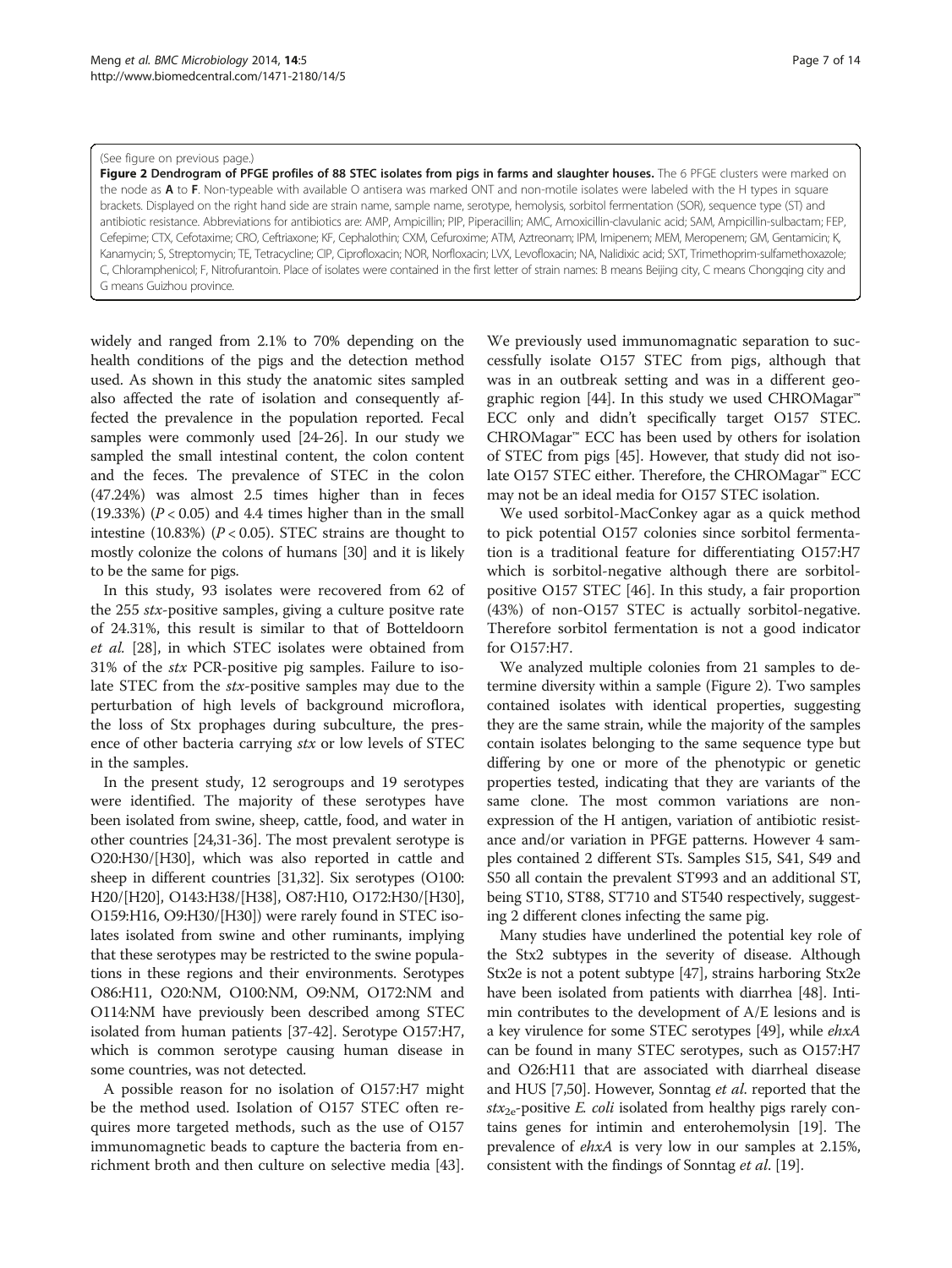<span id="page-7-0"></span>

circle represents a given ST with size proportional to the number of isolates. The colors for the slices of the pie represent places of isolates: Beijing city in green, Chongqing city in red and Guizhou province in purple. The numbers on connecting lines show the number of allelic difference between two STs. The number in a circle is the ST number. B) Minimal spanning tree of STs from this study, STs from the HUSEC collection and other human STEC STs. Ninety-three pig STEC isolates (in red) were compared to STs of HUSEC collection (in orange), human STEC STs (in green) and STs from other source that are identical to STs in our study (in blue) in E. coli MLST database. Each circle represents a given ST with the pie proportional to number of isolates in a given ST from different sources. The numbers on connecting lines show the number of allelic difference between two STs. The number in a circle is the ST number.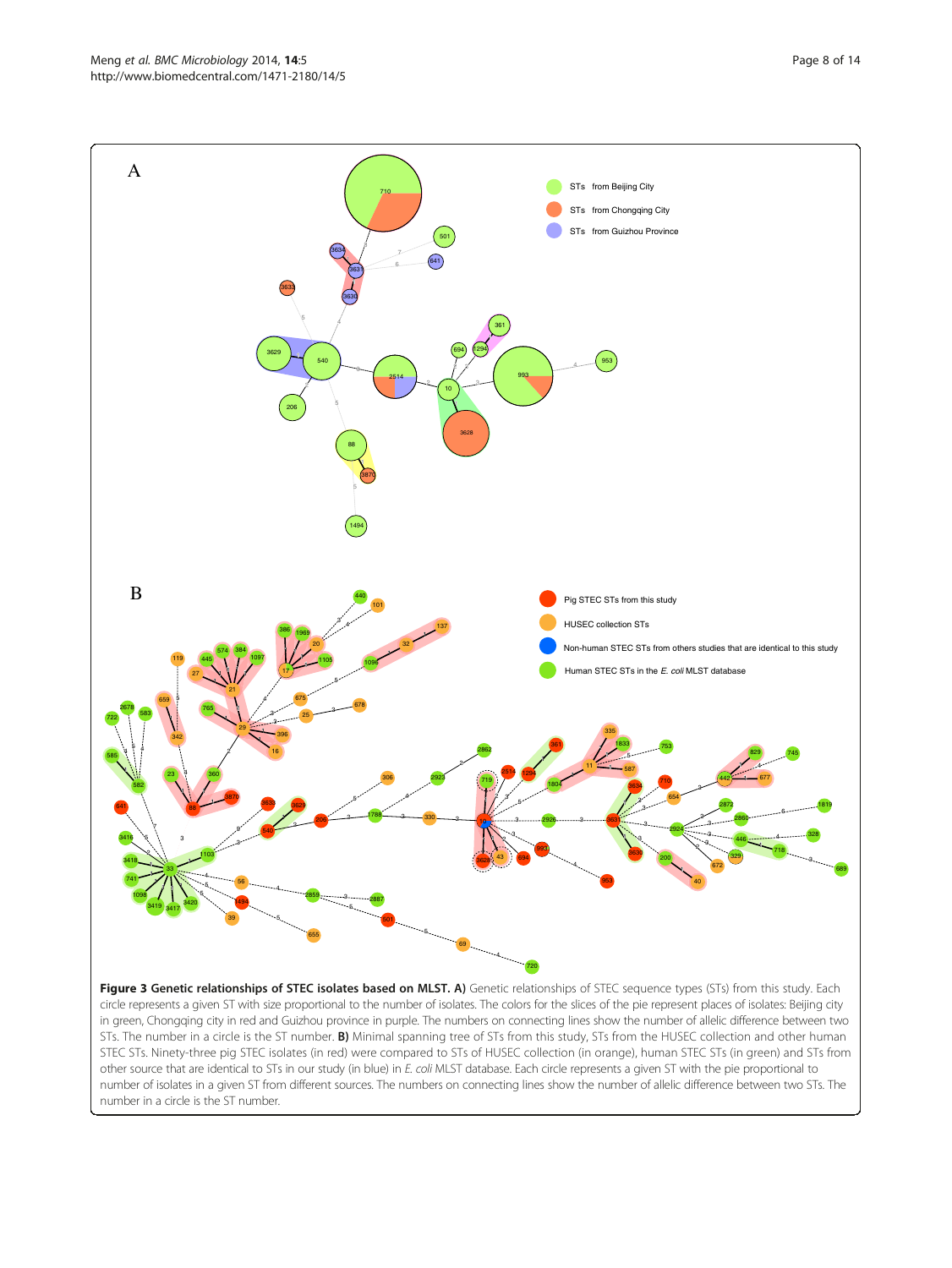Other virulence factors may contribute to the pathogenicity of STEC. Although the role of EAST1 toxin in virulence to pigs has not been clearly determined, several studies have shown that *astA* gene is widely present among STEC isolates from both diarrheal and healthy pigs [[15](#page-12-0),[24](#page-12-0),[26](#page-12-0)]. astA gene was also the most prevalent virulent gene (53.76%) among the 20 virulence genes tested in our study.

HPI was originally identified in Yersinia and now found in a range of pathogens [[51\]](#page-13-0), including the HUSassociated E. coli HUSEC041 [\[52\]](#page-13-0) and the 2011 German HUS outbreak strain O104:H4 [\[53\]](#page-13-0). HPI had previously been detected in Stx2e- producing STEC strains from humans only [\[19](#page-12-0)]. In this study we found 4  $\text{str}_{2e}$  STEC isolates, all ONT:H19/[H19], harbored the 2 HPI genes fyuA and irp although the frequency is low at 4.3%.

Fimbrial adhesins play an important role in colonization of the pig intestine and STEC strains may express up to 5 antigenically distinct fimbrial adhesins, F4, F5, F6, F18 and F41 [\[18\]](#page-12-0). Different types of fimbriae can be associated with STEC diarrhea in animals of different ages [[15](#page-12-0)-[18](#page-12-0)]. In this study, only 4 isolates contained a fimbrial adhesin (F18). None of the other fimbrial adhesins (F4, F5, F6, F17 and F41) was detected. Of the nonfimbrial adhesin-encoding genes, paa was found in 7 isolates (7.5%), but efa1, toxB, lpfA<sub>O157/OI-154</sub>, lpfA<sub>O157/OI-141</sub>, lpfA<sub>O113</sub> and saa were not detected in any of the 93 STEC isolates. Eighty-two STEC isolates did not carry any of the adherence-associated genes tested.

Coombes et al. [[54\]](#page-13-0) reported that non-LEE encoded T3SS effector (nle) genes of non-O157 STEC strains are correlated with outbreak and HUS potential in humans. It will be interesting to examine our STEC isolates for the presence of the *nle* genes in future studies.

Many non-O157 STEC isolated from humans and animals have shown resistance to multiple antimicrobials [[26](#page-12-0),[55,56](#page-13-0)], including resistance to trimethoprimsulfamethoxazole and β-lactams [[56](#page-13-0),[57\]](#page-13-0). STEC isolates from swine feces in the United States show high resistance rates (>38%) to tetracycline, sulfamethoxazole and kanamycin but susceptible to nalidixic acid (resistance rate 0.5%) [\[26\]](#page-12-0). In our study, we found that only 1 of the 12 categories of antimicrobial resistance types (carbapenems) and 2 of the 23 antimicrobial agents (imipenem and meropenem) were active against all the STEC isolates. The high prevalence (>50%) of resistance to tetracycline, trimethoprim-sulfamethoxazole, nalidixic acid and kanamycin is similar to that of other studies in China [\[55,58](#page-13-0)]. In a study [\[55\]](#page-13-0) of STEC from diseased pigs in Guangdong province, China, the majority of the isolates (95%) were resistant to more than 3 antimicrobials and the resistance rates to chloramphenicol (89%) and streptomycin (83%) were far higher than that of our study (37.63% and 48.39%, respectively). We also found that isolates from

Chongqing showed a higher rate than those from the other 2 cities in this study. It should be noted that all samples collected from Chongqing were fecal samples while those from Beijing and Guizhou were small intestinal contents and colon contents samples, which may affect resistance profiles if different E. coli strains have a preference for the anatomic sites. However, it is more likely that the difference reflected the presence of resistant E. coli strains in different regions. Chongqing was dominated by the multidrug resistant ST3628. The differences in drug resistance rates between cities may be related to the differences in the prevalence of drug resistant STs.

Comparison with STs observed in human infections gives an indication of the potential risk for human infection of the swine STEC. We constructed an MST containing our STs, the 32 STs of the HUSEC collection and 52 human STEC STs from the E. coli MLST database (Figure [3B](#page-7-0)). None of the 21 STs in this study was identical to any of the 32 STs of HUSEC collection [\[52](#page-13-0)]. We only found one ST, ST993, which was observed in human infections. When comparison was made at clonal complex level, some of our STs fell into the same clonal complex as the human STs (Figure [3](#page-7-0)B). ST10 clonal complex contained 2 of our STs (ST10 and ST3628), 1 HUSEC ST (ST43) and 1 human STEC ST (ST719) from the MLST database. However, Hauser et al. found that 8 of the 35 STEC STs they isolated from foods shared the same STs with HUSEC strains and were similar in their virulence gene composition [[59](#page-13-0)]. Since the STECs from foods and HUSEC collection were from the same geographical region, it is likely some of the HUSEC STECs were from local sources and not globally distributed. Our STECs from pigs may cause local human infections but there is no surveillance of human STECs in the regions where we sampled the swine STECs.

## Conclusions

In conclusion, the prevalence of STEC in healthy pigs is high (25.42%) by PCR screening although only 6.18% of the swine samples yielded an STEC isolate by microbiological culture. The vast majority of isolates belonged to a limited number of serogroups and serotypes, with O20:H30/[H30] being the predominant serotype. The majority of the STEC serotypes found in this study were also reported in other countries. All 93 STEC isolates carried the pig associated  $stx_{2e}$  subtype. Only a small proportion of the STEC isolates harbored hlyA, ehxA and adhersin genes. Based on comparison by serotypes and sequence types with human strains and presence of virulence genes, the STEC isolated from pigs may have a low potential to cause human disease. However,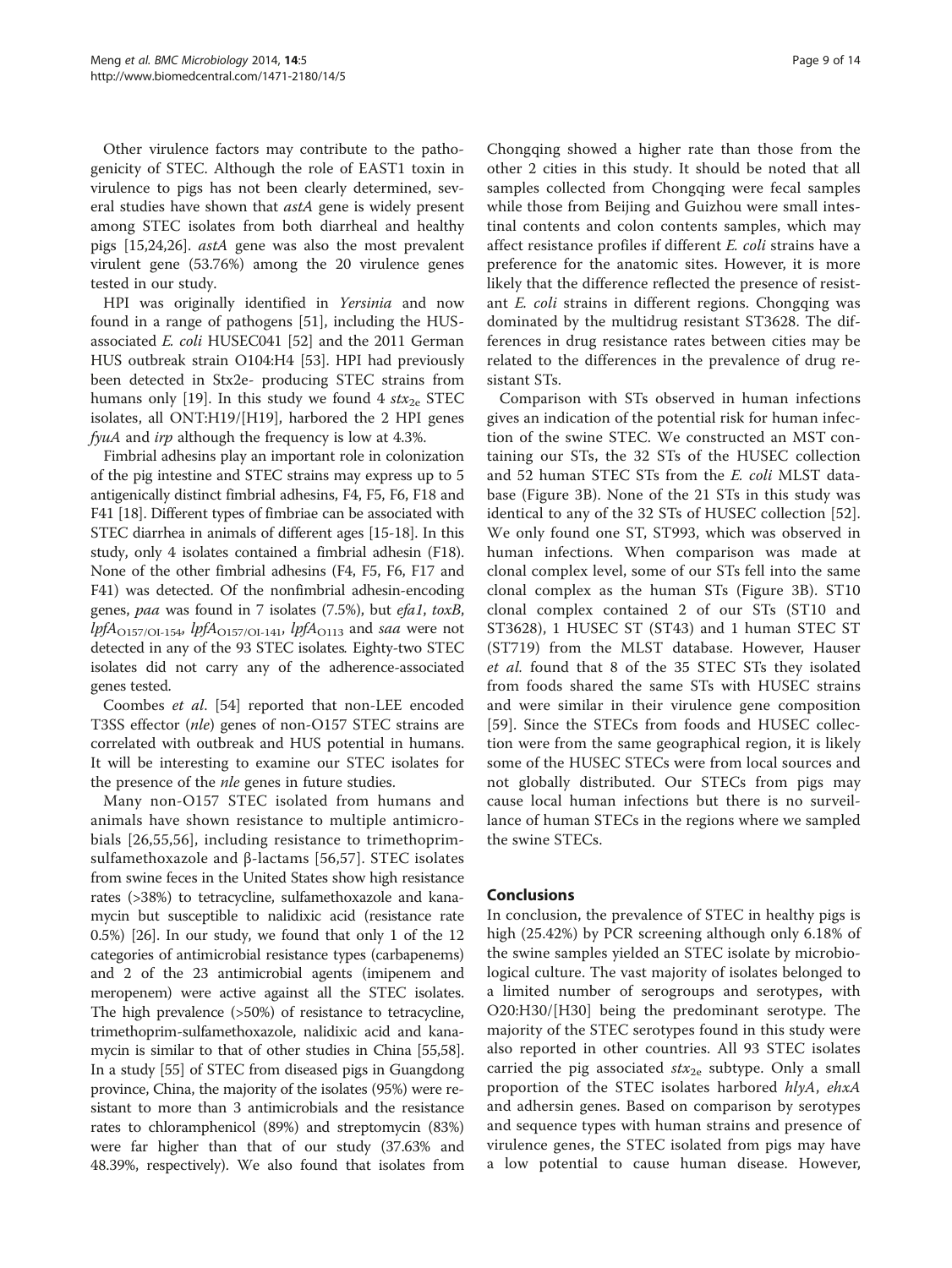further investigations are needed to assess their public health significance in causing human disease in China.

## Methods

#### Sample collection

A total of 1003 samples was collected from May 2011 to August 2012, of which 326 were fecal samples collected in pig farms in Chongqing city, 351 were small intestinal contents and 326 were colon contents collected in pig slaughter houses in Beijing city and Guizhou province. Samples were transported as soon as possible to the laboratory in the National Institute for Communicable Disease Control and Prevention, Chinese Center for Disease Control and Prevention in ice-bags cold conditions for the isolation of STEC.

## Isolation of STEC

One gram of each sample was enriched in 5 ml of modified Tryptone Soya Broth (mTSB) supplemented with novobiocin (10 mg/liter) (Oxoid, UK) and incubated at 37°C for 18 to 24 h with shaking at 200 rpm. Briefly, 150 μl of the lysis buffer (100 mM NaCl, 10 mM Tris– HCl [pH 8.3], 1 mM EDTA [pH 9.0], 1% Triton X-100) were added to the centrifuged enrichment sample, boiled for 10 min and centrifuged. The supernatant was used as template to test for the presence of  $stx_1$  and  $stx_2$  by TaqMan duplex real time PCR assay developed by Bai et al. [[60](#page-13-0)]. One loopful of the stx-positive enrichment culture was directly streaked onto CHROMagar™ ECC plate (CHROMagar, Microbiology, Paris, France). After overnight incubation at 37°C, 10 blue or colorless, round moist presumptive colonies on each plate were initially picked randomly to test for the presence of  $stx_1$  and  $stx_2$ by conventional duplex PCR assay (primers listed in Table [3](#page-10-0)) and another 10 colonies were picked if the initial 10 were negative for any of the stx genes. The stxpositive colonies were plated onto Luria-Bertani (LB) plates and incubated overnight for further identification. One to 5 stx-positive isolates from each sample were collected for further investigation.

## Biochemical tests and serotyping of STEC isolates

All *stx*-containing isolates were confirmed to be *E. coli* by using API 20E biochemical test strips (bioMérieux, Lyon, France). Sorbitol fermentation characteristic was examined by using sorbitol-MacConkey agar (SMAC) (Oxoid, UK).

The hemolytic activity was tested by using sheep blood agar (Oxoid, UK). The presence of transparent zones around the colonies was interpreted as positive hemolytic activity [[71](#page-13-0)].

The determination of O antigens was firstly carried out by testing for specific  $E$ . coli  $\bigcirc$  groups of interest, targeting group specific genes within the O-antigen gene

cluster described by DebRoy et al. [[72](#page-13-0)]. The entire coding sequence of the  $flic$  gene was amplified by PCR with the primers fliC-F (5′-ATGGCACAAGTCATTAATA CCCAAC-3′) and fliC-R (5′-CTAACCCTGCAGCA-GAGACA-3′) reported by Fields et al. [\[73](#page-13-0)], and then sequenced to determine the H type of each isolate. In vitro motility was determined by inoculation of each isolate in the center of motility agar plates (0.3% LB agar) at 37°C for up to 48 h [[74](#page-13-0)]. Bacterial motility was assessed by examining the swimming ring. The O:H serotype was confirmed by the O antisera and the H antisera obtained from the Statens Serum Institut (Copenhagen, Denmark).

## stx subtyping

E. coli isolates were cultured in LB broth at 37ºC for 18– 24 h. DNA was extracted using Wizard Genomic DNA Purification kits (Promega, USA). The presence of Shiga toxin genes were assessed in all isolates by PCR using primers targeting the  $stx_1$  and  $stx_2$  genes (Table [3\)](#page-10-0) as described by Brian *et al.* [\[61\]](#page-13-0). The  $\text{stx}_2$  subtypes were determined by the PCR-based subtyping method devised by Scheutz et al. [[62\]](#page-13-0). The complete  $\text{str}_2$  gene from a selected set of STEC isolates was amplified using primers GK1 and GK2 from Gunzer et al. [\[63](#page-13-0)] and sequenced to verify the PCR-based subtyping results. The neighborjoining cluster analysis was employed to assign new sub-types or variants as mentioned by Scheutz et al. [[62](#page-13-0)].

## Identification of virulence and adherence factors

All STEC isolates were tested by PCR to investigate the presence of astA, hemolysis related genes (ehxA and  $hlyA$ ), HPI genes ( $fyuA$  and  $irp$ ) and adhesion-related genes (eae, paa, efa1, toxB, lpf $A_{O157/OI-154}$ , lpf $A_{O157/OI-154}$  $_{141}$ , *lpfA*<sub>O113</sub>, *saa*, F4, F5, F6, F17, F18 and F41) using the primers listed in Table [3](#page-10-0).

## Antimicrobial susceptibility testing

Antimicrobial resistance was determined by the disc diffusion method [[75\]](#page-13-0). Twelve antimicrobial groups covering 23 antimicrobial agents including penicillins (ampicillin and piperacillin), β-lactam/β-lactamase inhibitor combinations (amoxicillin-clavulanic acid and ampicillin-sulbactam), cephems (parenteral) (cephalosporins I, II, III, and IV, cefepime, cefotaxime, ceftriaxone, cephalothin and cefuroxime), monobactams (aztreonam), carbapenems (imipenem and meropenem), aminoglycosides (gentamicin, kanamycin and streptomycin), tetracyclines (tetracycline), fluoroquinolones (ciprofloxacin, norfloxacin and levofloxacin), quinolones (nalidixic acid), folate pathway inhibitors (trimethoprim-sulfamethoxazole), phenicols (chloramphenicol) and nitrofurans (nitrofurantoinz) were tested. Results were interpreted using the Clinical and Laboratory Standards Institute (CLSI, 2012)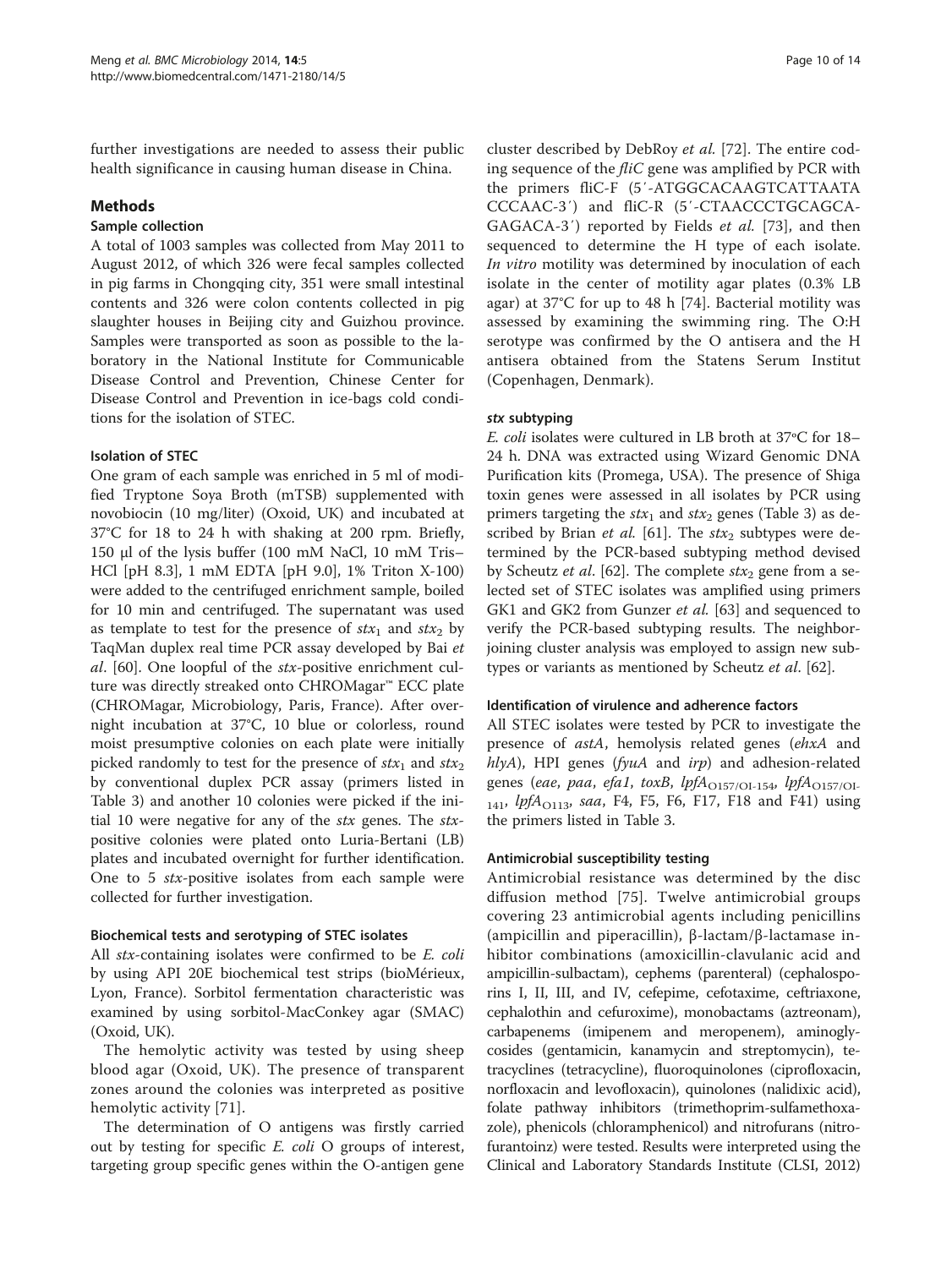<span id="page-10-0"></span>

| <b>Targets</b>       | Primer                  | Oligonucleotide sequence (5'-3') | Amplicon size (bp) | Reference |
|----------------------|-------------------------|----------------------------------|--------------------|-----------|
| $stx_1$              | $stx_1-F$               | AAATCGCCATTCGTTGACTACTTCT        | 370                | $[61]$    |
|                      | $stx_1-R$               | <b>TGCCATTCTGGCAACTCGCGATGCA</b> |                    |           |
| $stx_2$              | $stx_2-F$               | CAGTCGTCACTCACTGGTTTCATCA        | 283                | $[61]$    |
|                      | $stx_2-R$               | GGATATTCTCCCCACTCTGACACC         |                    |           |
| $\mathsf{stx}_{2e}$  | $stx_{2e}$ -F           | CGGAGTATCGGGGAGAGGC              | 411                | $[62]$    |
|                      | $stx_{2e}$ -R           | CTTCCTGACACCTTCACAGTAAAGGT       |                    |           |
| SLT-II               | GK1                     | ATGAAGTGTATATTATTTAAATGG         | 1241               | $[63]$    |
|                      | GK4                     | <b>TCAGTCATTATTAAACTGCAC</b>     |                    |           |
| ehxA                 | $ehxA-F$                | GGTGCAGCAGAAAAAGTTGTAG           | 1551               | $[64]$    |
|                      | $ehxA-R$                | <b>TCTCGCCTGATAGTGTTTGGTA</b>    |                    |           |
| hlyA                 | hlyA1-F                 | GACAAAGCACGAAAGATG               | 2930               | $[6]$     |
|                      | hlyA2-R                 | CAACTGCAATAAAGAAGC               |                    |           |
| astA                 | EAST11a                 | CCATCAACACAGTATATCCGA            | 111                | [65]      |
|                      | EAST11b                 | GGTCGCGAGTGACGGCTTTGT            |                    |           |
| irp2                 | $irp2-F$                | AAGGATTCGCTGTTACCGGAC            | 280                | $[66]$    |
|                      | $irp2-R$                | <b>TCGTCGGGCAGCGTTTCTTCT</b>     |                    |           |
| fyuA                 | fyuA-F                  | TGATTAACCCCGCGACGGGAA            | 880                | [66]      |
|                      | fyuA-R                  | CGCAGTAGGCACGATGTTGTA            |                    |           |
| eae                  | eae-F                   | ACGTTGCAGCATGGGTAACTC            | 815                | $[36]$    |
|                      | eae-R                   | GATCGGCAACAGTTTCACCTG            |                    |           |
| paa                  | M155-F1                 | ATGAGGAAACATAATGGCAGG            | 350                | $[67]$    |
|                      | M155-R1                 | <b>TCTGGTCAGGTCGTCAATAC</b>      |                    |           |
| iha                  | $iha-F$                 | CAGTTCAGTTTCGCATTCACC            | 1305               | [68]      |
|                      | $iha-R$                 | <b>GTATGGCTCTGATGCGATG</b>       |                    |           |
| saa                  | $saa-F$                 | CGTGATGAACAGGCTATTGC             | 119                | $[14]$    |
|                      | saa-R                   | ATGGACATGCCTGTGGCAAC             |                    |           |
| toxB                 | $to xB-F$               | <b>ATACCTACCTGCTCTGGATTGA</b>    | 602                | $[69]$    |
|                      | $toxB-R$                | <b>TTCTTACCTGATCTGATGCAGC</b>    |                    |           |
| efa 1                | $efa1-F$                | GAGACTGCCAGAGAAAG                | 479                | [11]      |
|                      | $efa1-R$                | GGTATTGTTGCATGTTCAG              |                    |           |
| $lpfAO157/Ol-154$    | $lpfA_{O157/Ol-154}$ -F | GCAGGTCACCTACAGGCGGC             | 525                | $[14]$    |
|                      | $lpfA_{O157/Ol-154}$ -R | CTGCGAGTCGGCGTTAGCTG             |                    |           |
| $lpfA_{O157/Ol-141}$ | $lpfA_{O157/Ol-141}$ -F | CTGCGCATTGCCGTAAC                | 412                | $[70]$    |
|                      | $lpfAO157/Ol-141-R$     | ATTTACAGGCGAGATCGTG              |                    |           |
| $lpfA_{O113}$        | $lpfA_{O113}$ -F        | ATGAAGCGTAATATTATAG              | 573                |           |
|                      | $lpfA_{O113}$ -R        | <b>TTATTTCTTATATTCGAC</b>        |                    |           |
| F4(K88)              | F4-F                    | GCTGCATCTGCTGCATCTGGTATGG        | 792                | $[15]$    |
|                      | F4-R                    | CCACTGAGTGCTGGTAGTTACAGCC        |                    |           |
| F5(K99)              | $F5-F$                  | <b>TGCGACTACCAATGCTTCTG</b>      | 450                | $[15]$    |
|                      | F5-R                    | TATCCACCATTAGACGGAGC             |                    |           |
| F6(P987)             | F6-F                    | <b>TCTGCTCTTAAAGCTACTGG</b>      | 333                | $[15]$    |
|                      | F6-R                    | AACTCCACCGTTTGTATCAG             |                    |           |
| F17                  | F17-F                   | GGGCTGACAGAGGAGGTGGGGC           | 411                | $[15]$    |
|                      | F17-R                   | CCCGGCGACAACTTCATCACCGG          |                    |           |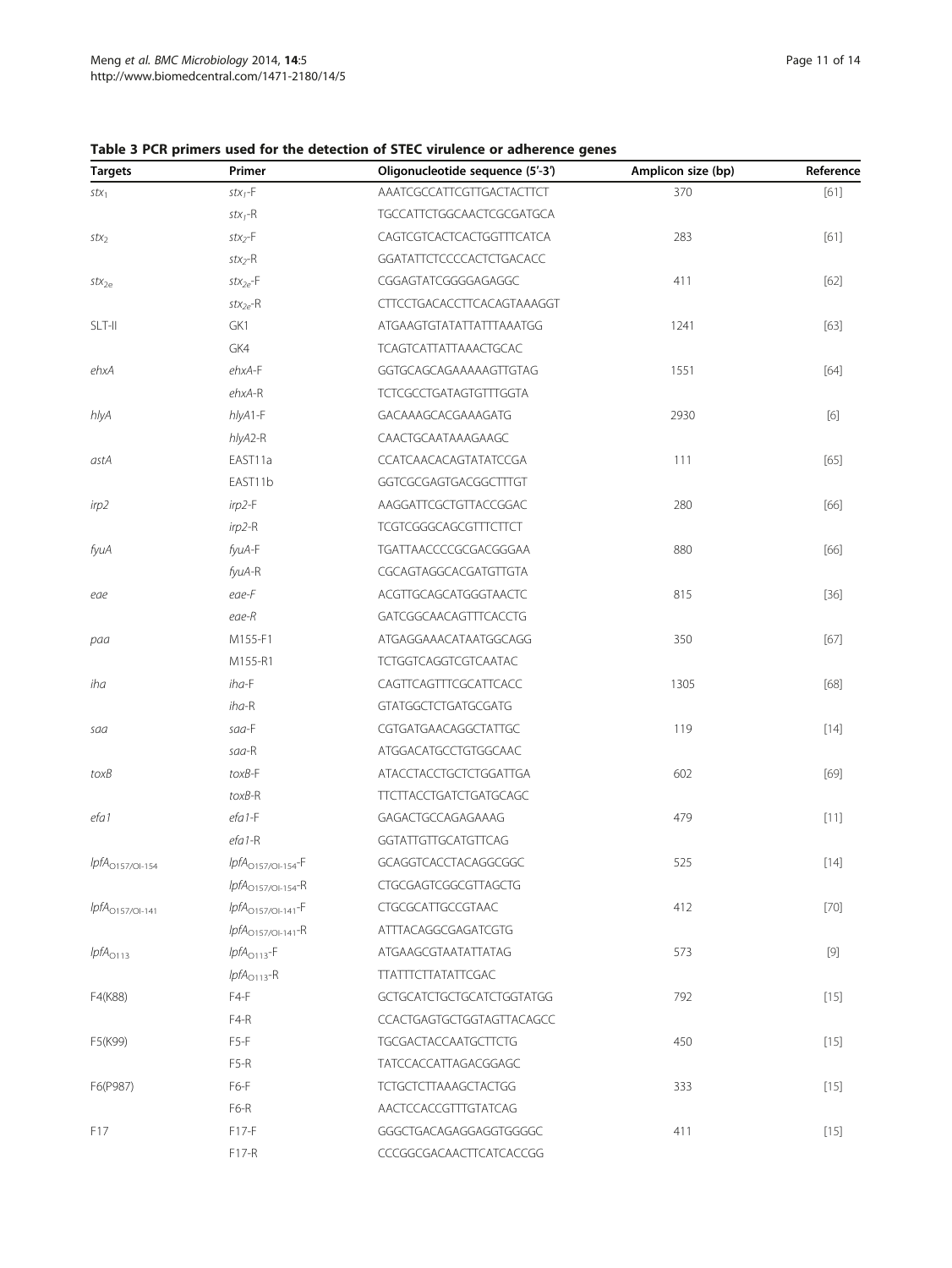| F18 | $F18-F$ | GTGAAAAGACTAGTGTTTATTTC | 510 |  |
|-----|---------|-------------------------|-----|--|
|     | F18-R   | CTTGTAAGTAACCGCGTAAGC   |     |  |
| F41 | F41-F   | GAGGGACTTTCATCTTTTAG    | 431 |  |
|     | F41-R   | AGTCCATTCCATTTATAGGC    |     |  |

<span id="page-11-0"></span>Table 3 PCR primers used for the detection of STEC virulence or adherence genes (Continued)

breakpoints, when available. E. coli  $ATCC^R$  25922 was used as quality control.

#### Additional file

[Additional file 1: Table S1.](http://www.biomedcentral.com/content/supplementary/1471-2180-14-5-S1.docx) Antibiotic resistances of swine STEC isolates.

#### PFGE and MLST

STEC isolates were digested with XbaI and separated by PFGE using the non-O157 STEC PulseNet protocol ([www.pulsenetinternational.org\)](www.pulsenetinternational.org). Gel images were converted to Tiff files and then analyzed using BioNumerics software (Applied Maths, Sint-Martens-Latem, Belgium).

MLST was performed according to the recommendations of the E. coli MLST website ([http://mlst.ucc.ie/](http://mlst.ucc.ie/mlst/dbs/Ecoli) [mlst/dbs/Ecoli\)](http://mlst.ucc.ie/mlst/dbs/Ecoli) using 7 housekeeping genes (adk, fumC, gyrB, icd, mdh, purA and recA). Alleles and sequence types (STs) were determined following the website instructions [\[76](#page-13-0)]. MLST data for the HUS-associated enterohemorrhagic E. coli (HUSEC) collection were obtained from [www.ehec.org](http://www.ehec.org) [[52](#page-13-0)]. All human STEC STs from the E. coli MLST databases were downloaded for comparison. A minimum spanning tree based on these STs was generated with BioNumerics software.

Four novel alleles, fumC470, gyrB351, icd396 and recA267 were submitted to E. coli MLST website. The sequences obtained in this study have been deposited in Gen-Bank: KC924398 (icd396), KC924399 (gyrB351), KC924400 (fumC470), KC924401 (recA267) and KC339670 (a new variant of  $f(x_2)$ .

#### Statistical analysis

Statistical tests were performed using SAS, Version 9.1 (SAS Institute Inc., Cary, NC., USA). Statistically significant differences were calculated using a  $\chi$ 2 test where appropriate.  $P$  values of <0.05 were considered statistically significant.

#### Ethics statement

Samples of pig feces, small intestinal contents and colon contents of finished pig were acquired with the oral consent from the pig owners. This study was reviewed and approved by the ethics committee of the National Institute for Communicable Disease Control and Prevention, China CDC, according to the medical research regulations of the National Health and Family Planning Commission of People's Republic of China (permit number 2011-10-4).

#### Competing interests

The authors declare that they have no competing interests.

#### Authors' contributions

QM carried out the sample collection, isolation of STEC, biochemical tests and serotyping of STEC isolates, identification of virulence and adherence factors, antimicrobial susceptibility testing, MLST, stx subtyping, data analysis and drafting of the manuscript. YX and RL carried out study design, overseeing the study, and editing of the manuscript. The rest of the authors contributed sample collection, strains isolation, biochemical tests and serotyping of STEC isolates, MLST, or PFGE. All authors read and approved the final manuscript.

#### Acknowledgements

This work was supported by grants from the National Basic Research Program of China (2011CB504901), the National Natural Science Foundation of China (81290340 and 81290345), the China Mega-Project for Infectious Disease (2013ZX10004-001 and 2012ZX10004-215), and the State Key Laboratory for Infectious Disease Prevention and Control (2012SKLID305). We appreciate Dr. Flemming Scheutz for helping us in stx subtyping and Dr. Mark Achtman for the support of MLST submission.

#### Author details

<sup>1</sup>State Key Laboratory for Infectious Disease Prevention and Control, National Institute for Communicable Disease Control and Prevention, Chinese Center for Disease Control and Prevention, Changping, Beijing, China. <sup>2</sup>Collaborative Innovation Center for Diagnosis and Treatment of Infectious Diseases, Hangzhou, China. <sup>3</sup>School of Biotechnology and Biomolecular Sciences, University of New South Wales, Sydney, NSW 2052, Australia. <sup>4</sup>Biochemical and Molecular Biological Department, School of Biotechnology, Southwest University, Chongqing, China. <sup>5</sup>Department of Microbiology, School of Basic Medical Sciences, Guiyang Medical University, Guiyang, China. <sup>6</sup>Animal Nutrition Institute, Sichuan Agricultural University, Chengdu, China.

#### Received: 29 June 2013 Accepted: 2 January 2014 Published: 6 January 2014

#### References

- 1. Nataro JP, Kaper JB: Diarrheagenic Escherichia coli. Clin Microbiol Rev 1998, 11(1):142–201.
- 2. Griffin PM, Tauxe RV: The epidemiology of infections caused by Escherichia coli O157:H7, other enterohemorrhagic E. coli, and the associated hemolytic uremic syndrome. Epidemiol Rev 1991, 13:60–98.
- Bettelheim KA: The non-O157 shiga-toxigenic (verocytotoxigenic) Escherichia coli; under-rated pathogens. Crit Rev Microbiol 2007, 33(1):67–87.
- 4. Paton JC, Paton AW: Pathogenesis and diagnosis of Shiga toxin-producing Escherichia coli infections. Clin Microbiol Rev 1998, 11(3):450–479.
- 5. Savarino SJ, Fasano A, Watson J, Martin BM, Levine MM, Guandalini S, Guerry P: Enteroaggregative Escherichia coli heat-stable enterotoxin 1 represents another subfamily of E. coli heat-stable toxin. Proc Natl Acad Sci USA 1993, 90(7):3093–3097.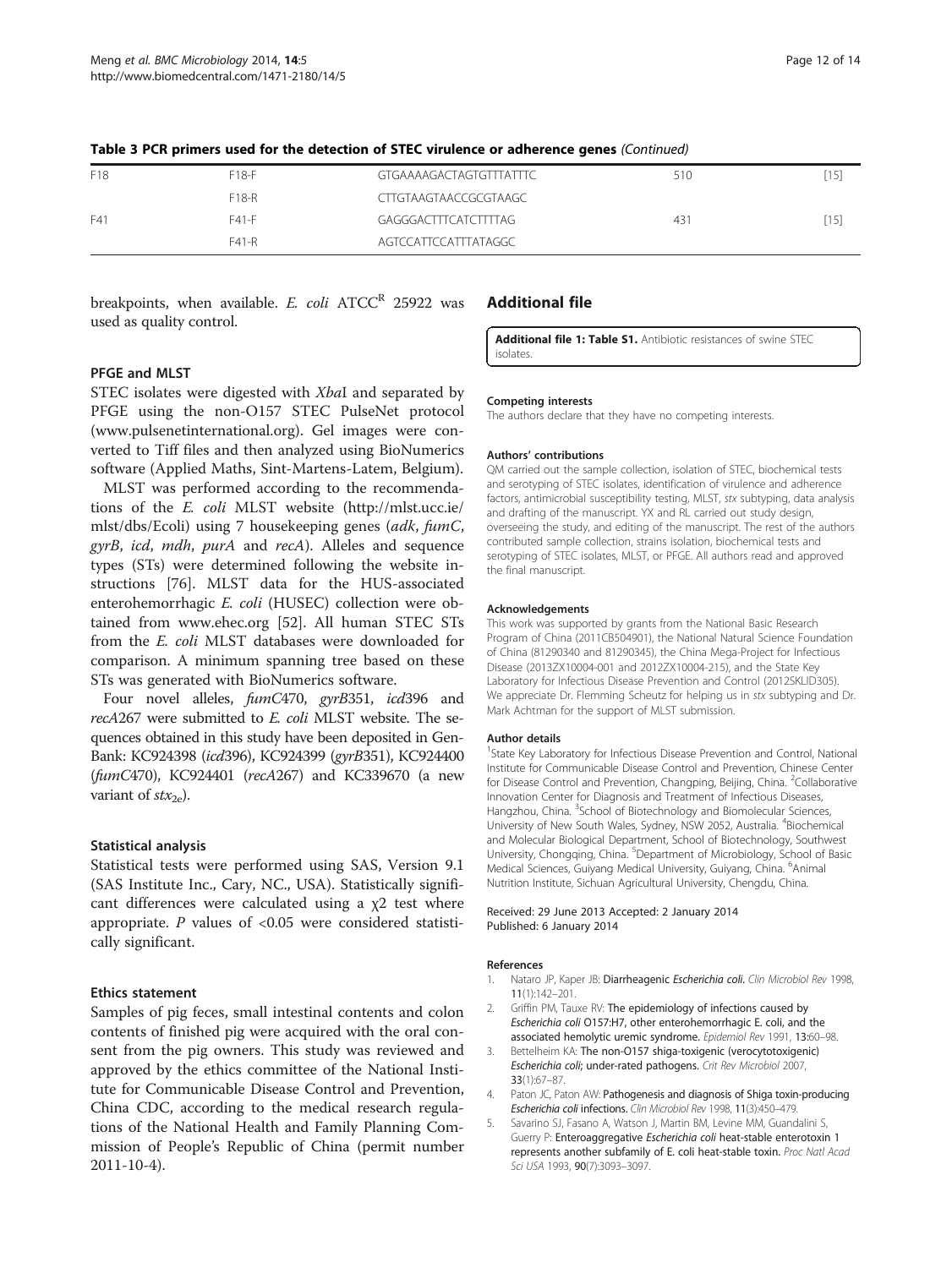- <span id="page-12-0"></span>6. Boyd EF, Hartl DL: Chromosomal regions specific to pathogenic isolates of Escherichia coli have a phylogenetically clustered distribution. J Bacteriol 1998, 180(5):1159–1165.
- 7. Cookson AL, Bennett J, Thomson-Carter F, Attwood GT: Molecular subtyping and genetic analysis of the enterohemolysin gene (ehxA) from Shiga toxin-producing Escherichia coli and atypical enteropathogenic E. coli. Appl Environ Microbiol 2007, 73(20):6360–6369.
- Batisson I, Guimond MP, Girard F, An H, Zhu C, Oswald E, Fairbrother JM, Jacques M, Harel J: Characterization of the novel factor paa involved in the early steps of the adhesion mechanism of attaching and effacing Escherichia coli. Infect Immun 2003, 71(8):4516–4525.
- 9. Doughty S, Sloan J, Bennett-Wood V, Robertson M, Robins-Browne RM, Hartland EL: Identification of a novel fimbrial gene cluster related to long polar fimbriae in locus of enterocyte effacement-negative strains of enterohemorrhagic Escherichia coli. Infect Immun 2002, 70(12):6761–6769.
- 10. Johnson TJ, Nolan LK: Pathogenomics of the virulence plasmids of Escherichia coli. Microbiol Mol Biol Rev 2009, 73(4):750–774.
- 11. Nicholls L, Grant TH, Robins-Browne RM: Identification of a novel genetic locus that is required for in vitro adhesion of a clinical isolate of enterohaemorrhagic Escherichia coli to epithelial cells. Mol Microbiol 2000, 35(2):275–288.
- 12. Paton AW, Srimanote P, Woodrow MC, Paton JC: Characterization of Saa, a novel autoagglutinating adhesin produced by locus of enterocyte effacement-negative Shiga-toxigenic Escherichia coli strains that are virulent for humans. Infect Immun 2001, 69(11):6999–7009.
- 13. Tarr PI, Bilge SS, Vary JC Jr, Jelacic S, Habeeb RL, Ward TR, Baylor MR, Besser TE: Iha: a novel Escherichia coli O157:H7 adherence-conferring molecule encoded on a recently acquired chromosomal island of conserved structure. Infect Immun 2000, 68(3):1400–1407.
- 14. Toma C, Martinez Espinosa E, Song T, Miliwebsky E, Chinen I, Iyoda S, Iwanaga M, Rivas M: Distribution of putative adhesins in different seropathotypes of Shiga toxin-producing Escherichia coli. J Clin Microbiol 2004, 42(11):4937–4946.
- 15. Vu-Khac H, Holoda E, Pilipcinec E, Blanco M, Blanco JE, Dahbi G, Mora A, Lopez C, Gonzalez EA, Blanco J: Serotypes, virulence genes, intimin types and PFGE profiles of Escherichia coli isolated from piglets with diarrhoea in Slovakia. Vet J 2007, 174(1):176–187.
- 16. Toledo A, Gomez D, Cruz C, Carreon R, Lopez J, Giono S, Castro AM: Prevalence of virulence genes in Escherichia coli strains isolated from piglets in the suckling and weaning period in Mexico. J Med Microbiol 2012, 61(Pt 1):148–156.
- 17. Smeds A, Pertovaara M, Timonen T, Pohjanvirta T, Pelkonen S, Palva A: Mapping the binding domain of the F18 fimbrial adhesin. Infect Immun 2003, 71(4):2163–2172.
- 18. Nagy B, Fekete PZ: Enterotoxigenic Escherichia coli (ETEC) in farm animals. Vet Res 1999, 30(2–3):259–284.
- 19. Sonntag AK, Bielaszewska M, Mellmann A, Dierksen N, Schierack P, Wieler LH, Schmidt MA, Karch H: Shiga toxin 2e-producing Escherichia coli isolates from humans and pigs differ in their virulence profiles and interactions with intestinal epithelial cells. Appl Environ Microbiol 2005, 71(12):8855-8863.
- 20. Prendergast DM, Lendrum L, Pearce R, Ball C, McLernon J, O'Grady D, Scott L, Fanning S, Egan J, Gutierrez M: Verocytotoxigenic Escherichia coli O157 in beef and sheep abattoirs in Ireland and characterisation of isolates by Pulsed-Field Gel Electrophoresis and Multi-Locus Variable Number of Tandem Repeat Analysis. Int J Food Microbiol 2011, 144(3):519–527.
- 21. Karmali MA, Gannon V, Sargeant JM: Verocytotoxin-producing Escherichia coli (VTEC). Vet Microbiol 2010, 140(3–4):360–370.
- 22. Meng Q, Xiong Y, Lan R, Ye C, Wang T, Qi T, Wang Y, Wang H, Bai X, Bai X, et al: SNP genotyping of enterohemorrhagic Escherichia coli O157:H7 isolates from China and genomic identity of the 1999 Xuzhou outbreak. Infect Genet Evol 2013, 16C:275–281.
- 23. Weinstein DL, Jackson MP, Samuel JE, Holmes RK, O'Brien AD: Cloning and sequencing of a Shiga-like toxin type II variant from Escherichia coli strain responsible for edema disease of swine. J Bacteriol 1988, 170(9):4223–4230.
- 24. Kaufmann M, Zweifel C, Blanco M, Blanco JE, Blanco J, Beutin L, Stephan R: Escherichia coli O157 and non-O157 Shiga toxin-producing Escherichia coli in fecal samples of finished pigs at slaughter in Switzerland. J Food Prot 2006, 69(2):260–266.
- 25. Fratamico PM, Bagi LK, Bush EJ, Solow BT: Prevalence and characterization of shiga toxin-producing Escherichia coli in swine feces recovered in the

national animal health monitoring system's swine 2000 study. Appl Environ Microbiol 2004, 70(12):7173–7178.

- 26. Fratamico PM, Bhagwat AA, Injaian L, Fedorka-Cray PJ: Characterization of Shiga toxin-producing Escherichia coli strains isolated from swine feces. Foodborne Pathog Dis 2008, 5(6):827–838.
- 27. Rios M, Prado V, Trucksis M, Arellano C, Borie C, Alexandre M, Fica A, Levine MM: Clonal diversity of Chilean isolates of enterohemorrhagic Escherichia coli from patients with hemolytic-uremic syndrome, asymptomatic subjects, animal reservoirs, and food products. J Clin Microbiol 1999, 37(3):778–781.
- 28. Botteldoorn N, Heyndrickx M, Rijpens N, Herman L: Detection and characterization of verotoxigenic Escherichia coli by a VTEC/EHEC multiplex PCR in porcine faeces and pig carcass swabs. Res Microbiol 2003, 154(2):97–104.
- 29. Cardeti GF, Tagliabue S, Losio N, Caprioli A, Pacciarini ML: Detection and characterization of Shiga toxin-producing E. coli (STEC) in different samples from various animal species: One year of experience. University of Liège, Belgium: Proceedings of the Conference of Pathogenicity and Virulence of VTEC: 8–10 November 1999; 1999.
- 30. Valdivieso-Garcia A, MacLeod DL, Clarke RC, Gyles CL, Lingwood C, Boyd B, Durette A: Comparative cytotoxicity of purified Shiga-like toxin-IIe on porcine and bovine aortic endothelial and human colonic adenocarcinoma cells. J Med Microbiol 1996, 45(5):331–337.
- 31. Houser BA, Donaldson SC, Padte R, Sawant AA, DebRoy C, Jayarao BM: Assessment of phenotypic and genotypic diversity of Escherichia coli shed by healthy lactating dairy cattle. Foodborne Pathog Dis 2008, 5(1):41–51.
- 32. Grant MA, Mogler MA, Harris DL: Comparison of enrichment procedures for shiga toxin-producing Escherichia coli in wastes from commercial swine farms. J Food Prot 2009, 72(9):1982–1986.
- 33. Sanchez S, Garcia-Sanchez A, Martinez R, Blanco J, Blanco JE, Blanco M, Dahbi G, Mora A, Hermoso de Mendoza J, Alonso JM, et al: Detection and characterisation of Shiga toxin-producing Escherichia coli other than Escherichia coli O157:H7 in wild ruminants. Vet J 2009, 180(3):384–388.
- 34. Beutin L, Miko A, Krause G, Pries K, Haby S, Steege K, Albrecht N: Identification of human-pathogenic strains of Shiga toxin-producing Escherichia coli from food by a combination of serotyping and molecular typing of Shiga toxin genes. Appl Environ Microbiol 2007, 73(15):4769-4775.
- Lienemann T, Pitkanen T, Antikainen J, Molsa E, Miettinen I, Haukka K, Vaara M, Siitonen A: Shiga toxin-producing Escherichia coli O100:H(−): stx2e in drinking water contaminated by waste water in Finland. Curr Microbiol 2011, 62(4):1239–1244.
- 36. Kobayashi H, Shimada J, Nakazawa M, Morozumi T, Pohjanvirta T, Pelkonen S, Yamamoto K: Prevalence and characteristics of shiga toxin-producing Escherichia coli from healthy cattle in Japan. Appl Environ Microbiol 2001, 67(1):484–489.
- 37. Bower JR, Congeni BL, Cleary TG, Stone RT, Wanger A, Murray BE, Mathewson JJ, Pickering LK: Escherichia coli O114:nonmotile as a pathogen in an outbreak of severe diarrhea associated with a day care center. J Infect Dis 1989, 160(2):243-247.
- 38. Blanco JE, Blanco M, Alonso MP, Mora A, Dahbi G, Coira MA, Blanco J: Serotypes, virulence genes, and intimin types of Shiga toxin (verotoxin)-producing Escherichia coli isolates from human patients: prevalence in Lugo, Spain, from 1992 through 1999. J Clin Microbiol 2004, 42(1):311–319.
- 39. Orth D, Grif K, Fisher I, Fruth A, Tschape H, Scheutz F, Dierich MP, Wurzner R: Emerging Shiga toxin-producing Escherichia coli serotypes in Europe: O100:H– and O127:H40. Curr Microbiol 2006, 53(5):428–429.
- 40. Kappeli U, Hachler H, Giezendanner N, Beutin L, Stephan R: Human infections with non-O157 Shiga toxin-producing Escherichia coli, Switzerland, 2000-2009. Emerg Infect Dis 2011, 17(2):180-185.
- 41. Cornu G, Proesmans W, Dediste A, Jacobs F, Van De Walle J, Mertens A, Ramet J, Lauwers S: Hemolytic uremic syndrome in Belgium: incidence and association with verocytotoxin-producing Escherichia coli infection. Clin Microbiol Infect 1999, 5(1):16–22.
- 42. Gonzalez R, Diaz C, Marino M, Cloralt R, Pequeneze M, Perez-Schael I: Age-specific prevalence of Escherichia coli with localized and aggregative adherence in Venezuelan infants with acute diarrhea. J Clin Microbiol 1997, 35(5):1103–1107.
- 43. Chapman PA, Wright DJ, Siddons CA: A comparison of immunomagnetic separation and direct culture for the isolation of verocytotoxin-producing